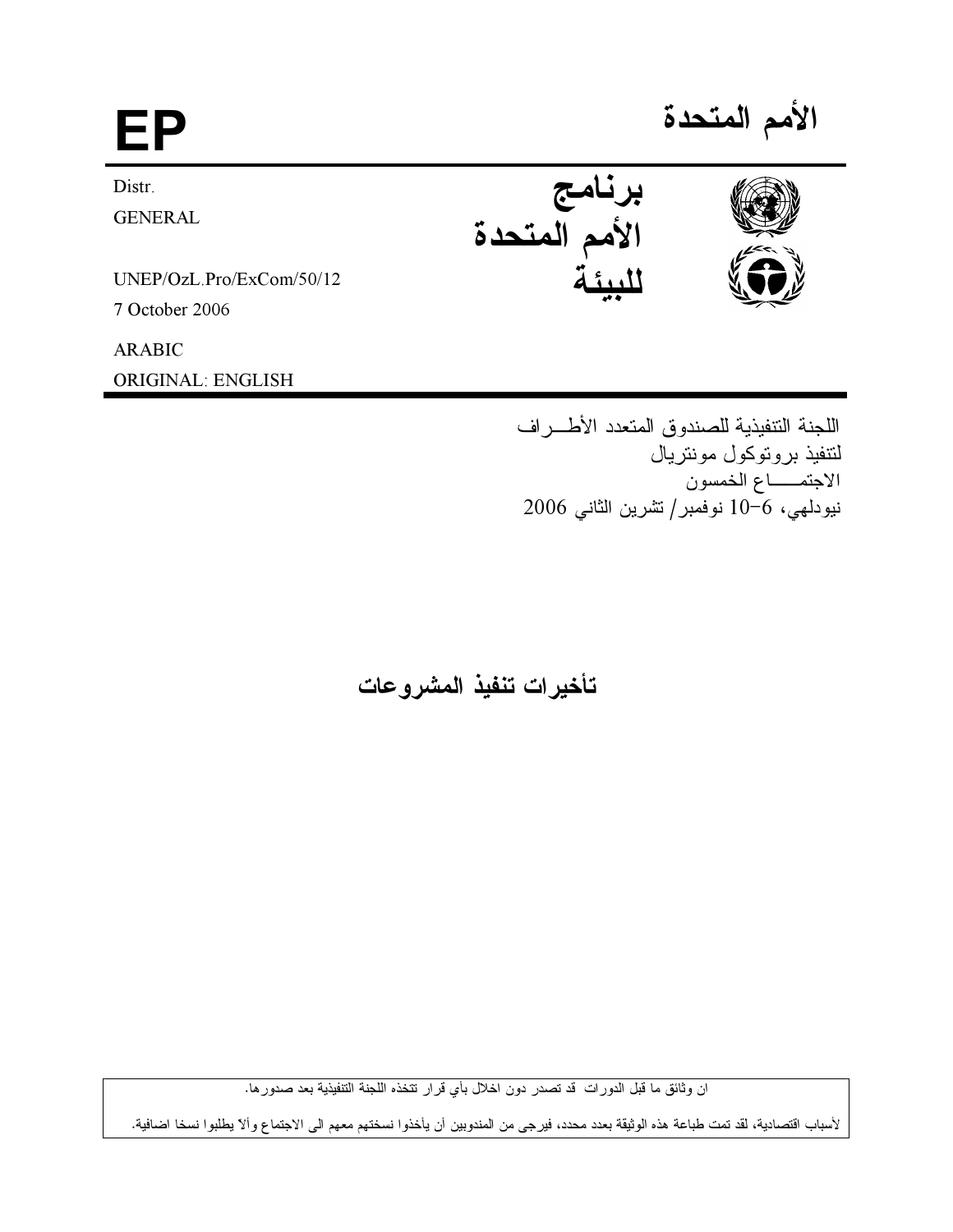## لمحسة عامّسة

ئقدَّم هذه الوثيقة كمتابعة للمقرّر ات المتخذة في الاجتماعات السابقة للجنة التنفيذية بشأن المشروعات ذات  $\cdot$ 1 التأخيرات في التنفيذ. وباستطاعة أعضاء اللجنة التنفيذية الاطلاع عند الطلب على تقارير الوكالات المنفذة والوكالات الثنائية بشأن المشروعات ذات التأخيرات في التنفيذ وعلى ما يُطلب من التقارير عن الأوضاع القائمة.

إن هذه الوثيقة مقسَّمة إلى خمسة أجزاء : يتناول الجزء الأول المشروعات ذات التأخيرات في التنفيذ،  $\cdot$  2 والتي طلبت اللجنة التنفيذية تقارير بشأنها. ويتناول الجزء الثاني المشروعات المتأخرة في البلدان التي تُعانى من مشاكل الامتثال ذات الصلة. وينظر الجزء الثالث في طلب لتحويل مشروع. ويتناول الجزء الرابع تقارير إضافية قُدّمت نزولاً عند طلب اللجنة بعد اطّلاعها على التقارير المرحلية السنوية التي قُدّمت إلى الاجتماع التاسع والأربعين بالنسبة للأنشطة حتى 31 ديسمبر/كانون الأول 2005، بما في ذلك تقرير خاص عن الأوضاع القائمة من برنامج الأمم المتحدة الإنمائي (يوئنديبي) بشأن الدراسات الاستقصائية في 12 بلدًا. ويتناول الجزء الخامس مطالبات اللجنة التنفيذية بتقديمات التقارير المرحلية المتأخرة. وليس هنالك أية مشروعات يُقترح إلغاؤها، وبالتالي فليست هنالك لإلغاءات المشروعات أية آثار على الامتثال في الاجتماع الخمسين.

## الجزء الأول : المشروعات ذات التأخيرات في التنفيذ

تمّ تصنيف 102 من المشروعات كمشروعات ذات تأخير ات في التنفيذ. والمشروعات ذات التأخير ات في .3 النّنفيذ هي : 1) المشروعات التي يُتَوقَع تأخّر إنجازها مدّة نزيد عن 12 شهراً؛ و/ أو، 2) المشروعات التي لم يتمّ صرف مبالغ بشأنها في غضون ثمانية عشر شهراً بعد الموافقة عليها. واستناداً إلى التقارير الواردة من الوكالات المنفذة والثنائية، نقسم المشروعات ذات التأخيرات في التنفيذ كما يلي : برنامج الأمم المتحدة الإنمائي (يوئنديبي) : 28؛ منظمة الأمم المتحدة للتنمية الصناعية (يونيدو) : 23؛ البنك الدولي : 16 برنامج الأمم المتحدة للبيئة (يونيب) : 10؛ فرنسا : 7؛ ألمانيا : 6؛ السويد : 5؛ اليابان : 3؛ إيطاليا : 2 ؛ وكندا : 1. ولم يتمّ الحصول على تقرير تأخير بالنسبة لمشروع واحد تنقذه سويسرا.

يعكس الجدول 1 أدناه أسباب تأخيرات التنفيذ، التي أعطتها الوكالات المنفذة والثنائية، والمرتبطة  $\cdot$ .4 بالمشروعات المتأخرة استناداً إلى سبع فئات (ألف إلى زاي). ويتجاوز مجموع عدد أسباب التأخيرات عدد المشروعات التي تأخر تنفيذها، وذلك لوجود أسباب متعدّدة للتأخّر في بعض المشروعات. ويشير الجدول 1 إلى أن معظم التأخير ات تعود إلى عوامل ترتبط بالحكومة (24) وبالمؤسَّسة المستفيدة (22).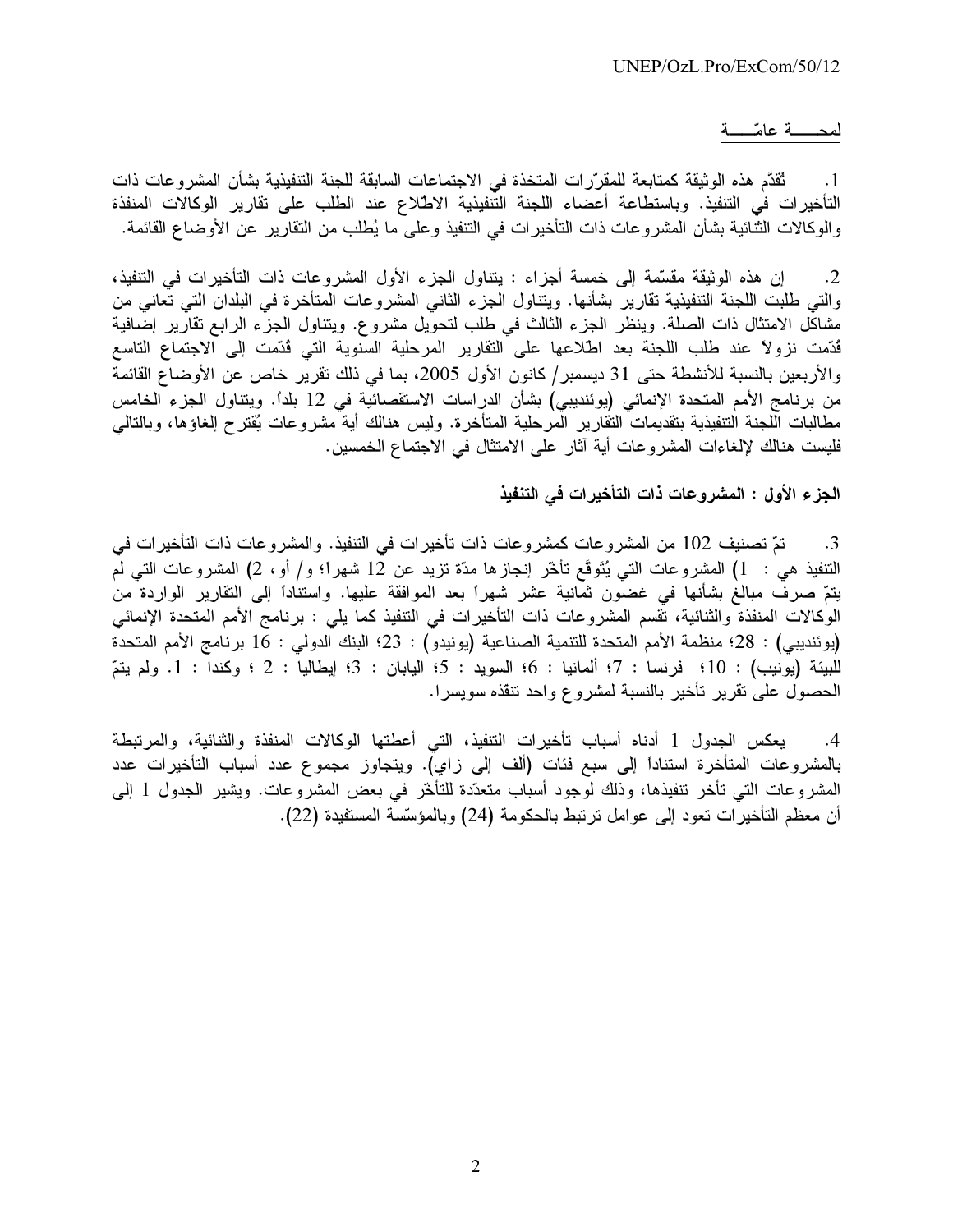## الجدول 1

| المجموع        | يونيدو         | يونيب | يوئنديبي       | السويد | اليابان | إيطاليا        | البنك          | ألمانيا | فرنسا          | کند ( | الفئة            |                            |
|----------------|----------------|-------|----------------|--------|---------|----------------|----------------|---------|----------------|-------|------------------|----------------------------|
|                |                |       |                |        |         |                | الدولي         |         |                |       |                  |                            |
| 15             |                | 2     | 8              |        |         |                | 4              |         |                |       | الوكالات         | ألف                        |
|                |                |       |                |        |         |                |                |         |                |       | المنفذة أو       |                            |
|                |                |       |                |        |         |                |                |         |                |       | المطبّقة         |                            |
| 22             | 8              |       | 3              |        |         |                | 9              |         |                |       | المؤسّسة         | باء                        |
|                |                |       |                |        |         |                |                |         |                |       | المستنفيدة       |                            |
| 16             | 5              | 3     | $\overline{4}$ |        | 1       |                | $\overline{2}$ |         | 1              |       | أسباب تقنيّة     | جيم                        |
| 24             | $\overline{4}$ | 4     | 8              |        |         |                | 4              |         | $\overline{4}$ |       | الحكومة          | دال                        |
| 9              | 1              | 1     | 2              |        |         |                | 5              |         |                |       | أسباب            | هاء                        |
|                |                |       |                |        |         |                |                |         |                |       | خارجية           |                            |
| $\overline{2}$ |                |       | 1              |        |         |                |                |         |                |       | مقرّرات          | و او                       |
|                |                |       |                |        |         |                |                |         |                |       | اللجنة التنفيذية |                            |
| 5              | 5              |       |                |        |         |                |                |         |                |       | مورد             | أخر                        |
| 11             | $\overline{4}$ |       | 6              |        | Ι.      |                |                |         |                |       | لا ينطبق         | زاي                        |
| 24             | $\mathbf{1}$   |       | 5              | 5      |         | $\overline{2}$ | $\overline{2}$ | 6       |                |       | غير متوافر       | $\overline{\frac{1}{2}}$ غ |

## فئات أسباب تأخيرات التنفيذ حسب الوكالة

# التقدم المُحرز في حسم أسباب التأخيرات

أشارت الوكالات المنفذة والثنائية في تقارير ها إلى أنّه تمّ إحراز درجات متفاوتة من التقدّم بالنسبة لتجاوز  $.5$ التأخيرات. فقد تمّ حتى الآن إكمال خمسة عشر من المشروعات المدرجة في الاجتماع التاسع والأربعين ذات التأخيرات في التنفيذ، وهنالك 19 مشروعًا إمّا أنها أحرزت نقدّمًا بين مرحلة أداء وأخرى، أو أنه قد نمّ حسم تأخير ها في التنفيذ. ويمكن إز الة هذه المشر وعات من خانة تأخير ات التنفيذ في التقارير المستقبلية.

## المشروعات التبي أحرزت بعض النقدّم

لقد صُنَّف خمسة وخمسون مشروعًا كمشروعات أحرزت "بعض التقدّم" ، وأفادت الوكالات المنفذة  $.6$ والثنائية أن هذه المشروعات ستظل خاضعة للرصد. وعلى الرغم من هذا التقدّم تجدر الإشارة إلى أن المشر وعات التي تمّت الموافقة عليها قبل أكثر من ثلاث سنوات، يجب أن تظلّ خاضعة للرصد عملاً بالمقرّر 4/32، وأنه لا يمكن بالتالي إز التها من القائمة الخاضعة للرصد قبل إكمالها نهائياً بصرف النظر عن مدى التقدّم الذي تحقّق بشأنها.

### المشروعات التبي لم تحرز أي تقدّم – رسالة بالغاء محتمل

يتضمَّن الجدول 2 أدناه قائمة بالمشروعات التي يتمّ للمرّة الأولى التبليغ عن عدم إحراز أي تقدّم بشأنها.  $.7$ وقد تمّ الاتفاق على التقديرات مع الوكالات المعنية. وبموجب الإجراءات القائمة ستوجّه أمانة الصندوق المتعدّد الأطراف مذكّرات بشأن إلغاء محتمل لمشروعات كلّ من يوئنديبي ويونيب ويونيدو والبنك الدولي وفرنسا، التي صُنَّفت أدناه على أنها لم تحرز أي تقدّم.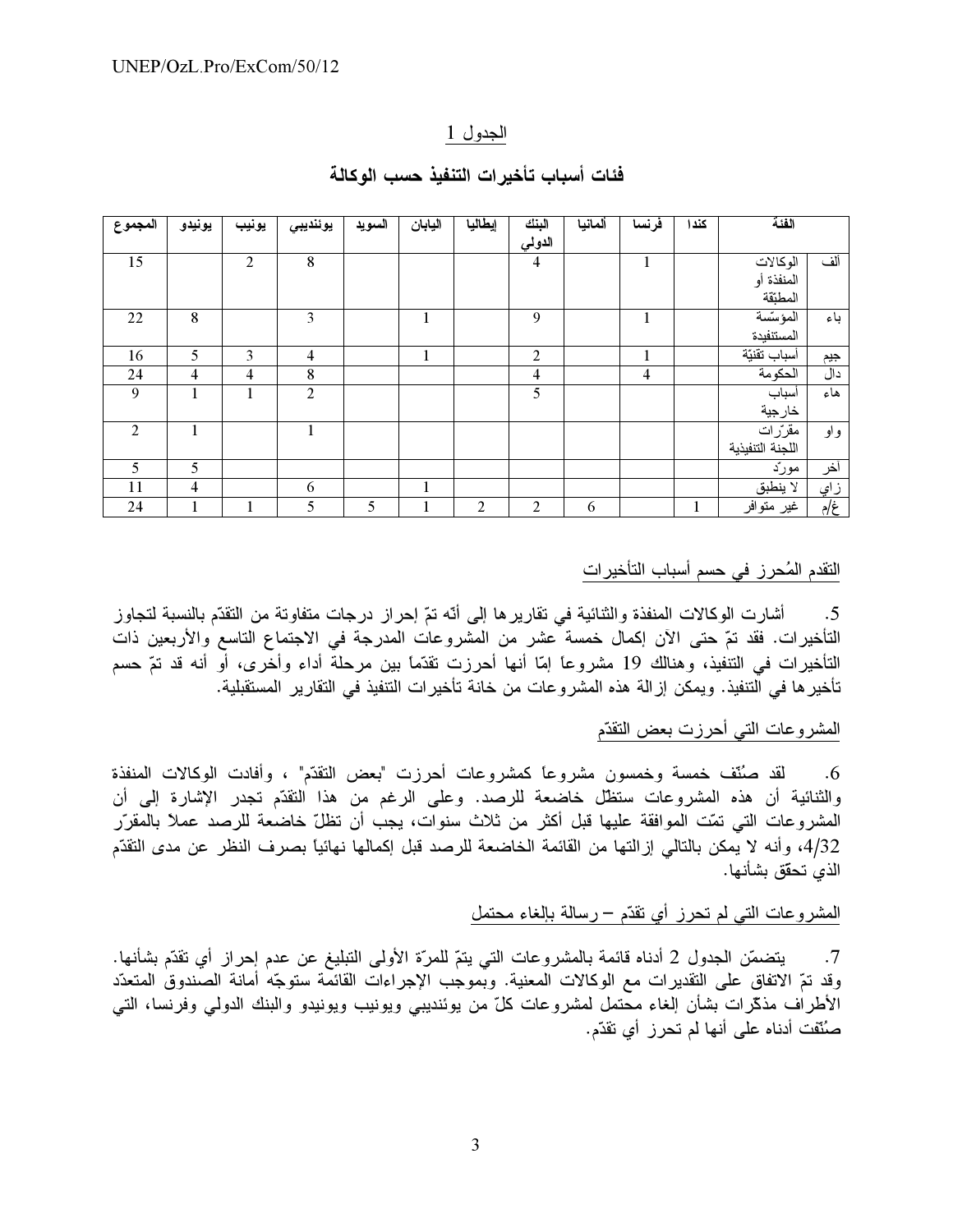ا<u>لجدول 2</u><br>المشروعات التي لم تحرز أي تقدّم

| المبالغ<br>المصروفة<br>(بالدو لار ات | صافى المبالغ<br>الموافق عليها<br>(بالدو لار ات | عنوان المشروع                                                                                                                                                                                                         | الرمز              | الوكالة                              |
|--------------------------------------|------------------------------------------------|-----------------------------------------------------------------------------------------------------------------------------------------------------------------------------------------------------------------------|--------------------|--------------------------------------|
| الأمريكية)                           | الأمريكية)                                     |                                                                                                                                                                                                                       |                    |                                      |
| $\boldsymbol{0}$                     | 33,359                                         | تحويل من تكنولوجيا كلورو فلورو كربون-12<br>اِلِّي نَكْنُولُوجِيا هَيْدِرُو فَلُورُو كَرْبُونْ~134a فَي<br>صنع معدّات النبريد النجاري في شركة "شقيري<br>وشركاؤهم" في سوريا                                             | SYR/REF/29/INV/53  | فرنسا                                |
| 398,318                              | 686,370                                        | إزالة مادّة كلورو فلورو كربون في مصنع<br>البرّادات المنزلية في .Neba S.A بالأرجنتين                                                                                                                                   | ARG/REF/18/INV/39  | البنك الدولمي<br>للإنشاء<br>والتعمير |
| 535,417                              | 563,000                                        | مشروع مظلي لإزالة ختامية لمهالون-1211<br>وهالون–1301 لصانعي معدّات إطفاء الحرائق،<br>ومورَّديها في الأردن، بالنحويل إلى مسحوق<br>ABC، وثاني أكسيد الكربون، وهيدرو فلورو<br>كربون–227ea والغازات غير المتفاعلة، كبدائل | JOR/HAL/32/INV/69  | البنك الدولمي<br>للإنشاء<br>والتعمير |
| $\boldsymbol{0}$                     | 2,077,141                                      | خطة إزالة وطنية لكلورو فلورو كربون (الشريحة<br>الثالثة) في نيجيريا                                                                                                                                                    | NIR/PHA/44/INV/112 | يوئنديبي                             |
| 31,989                               | 52,000                                         | وضع خطوط توجيهية لتعزيز السلامة وتحويلات<br>الأير وصولات                                                                                                                                                              | GLO/ARS/39/TAS/246 | يونيب                                |
| 8,000                                | 10,000                                         | مساعدة سياسة عامة ونقنية في كينيا                                                                                                                                                                                     | KEN/SEV/37/TAS/29  | يونيب                                |
| 35,098                               | 60,000                                         | صياغة استراتيجية وطنية للإزالة في الصومال                                                                                                                                                                             | SOM/SEV/35/TAS/01  | يونيب                                |
| 435,445                              | 485,929                                        | إزالة المواد المستنفدة للأوزون في صناعة<br>رغاوى ألواح بوليوريتان المرنة عن طريق<br>استعمال تكنولوجيا نفخ ثاني أكسيد الكربون<br>السائل في Bahman Plastic Co. في إيران                                                 | IRA/FOA/28/INV/50  | يونيدو                               |
| 299,425                              | 373,515                                        | إز الـه المواد المستنفدة للأوزون في صناعة<br>رغاوى ألواح بوليوريتان المرنة عن طريق<br>استعمال تكنولوجيا نفخ ثانبي أكسيد الكربون<br>السائل في شركة .Esfanj Shirvan Co في<br>إيران                                      | IRA/FOA/37/INV/149 | يونيدو                               |
| 1,098,472                            | 1,160,148                                      | استبدال غاز النبريد كلورو فلورو كربون-12<br>بهيدرو فلورو كربون 134a في شركة Iran<br><b>Compressor Manufacturing Company</b><br>(ICMC) في إيران                                                                        | IRA/REF/28/INV/51  | يونيدو                               |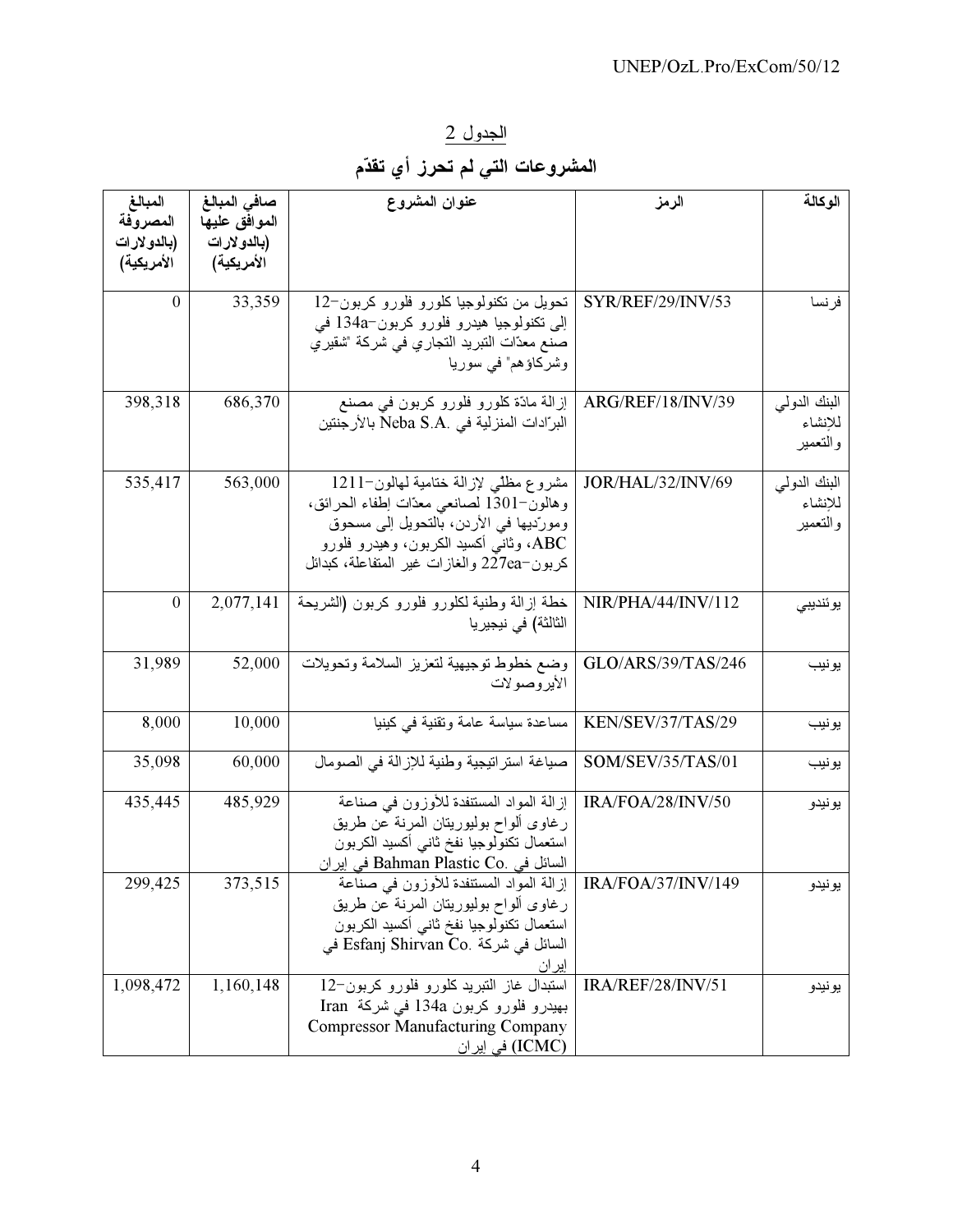المشروعات التي يُنتظر إصدار تقارير بشأنها في الاجتماع الخمسين

يعرض الجدول 3 قائمة بالمشروعات التي ينتظر نقديم تقرير بشأنها إلى اجتماع اللجنة التنفيذية.  $.8$ 

## الجدول 3

# المشروعات المتأخرة التي يُنتظر صدور تقارير بشأنها في الاجتماع الخمسين

| عنوان المشروع                                                                        | الزمز | الو كالة  |
|--------------------------------------------------------------------------------------|-------|-----------|
| BRA/PHA/41/INV/264   خطة إزالة وطنية لكلورو فلورو كربون: الشريحة الثانية في البرازيل |       | يو ئنديبي |
| COL/PHA/41/INV/60   خطة إزالة وطنية لمواد المرفق ألف (المجموعتان الأولى والثانية ):  |       | يو ئنديبي |
| برنامج التنفيذ الأول في كولومبيا                                                     |       |           |

طلبت أمانة الصندوق المتعدّد الأطراف تقريراً عن هذه الشرائح السنوية للاتفاقيات المتعدّدة السنين تلبية .9 للمقرّر 50/47. وأخذت يوئنديبي علماً بطلب الأمانة ولكنّها لم توقر بعد التقرير المطلوب في نطاق هذا البند من جدو ل الأعمال.

الجزء الثاني : المشروعات المتأخرة في البلدان التي تعاني من مشاكل الامتثال ذات الصلة

10. يتضمّن الجزء الثاني من وثيقة حالة الامتثال (UNEP/OzL.Pro/ExCom/50/6) معلومات عن البلدان التبي، إمّا تعانبي من التعرّض لمحالة عدم الامتثال استناداً إلىي بيانات البرنامج القطري، وإمّا التبي صدرت بشأنها مقرّرات اتخذها اجتماع الأطراف، أو توصيات من جانب الاجتماع السادس والثلاثين للجنة التنفيذية. وينظر الجزء الثاني في حالة كافة المشروعات التي تعاني من مشاكل ذات صلة يجري رصدها على أساس أنها مشروعات ذات تأخير ات في التنفيذ.

يعرض الجدول 4 أدناه معلومات عن المشروعات ذات التأخيرات في التنفيذ للبلدان التي تعاني من  $\overline{\phantom{0}}$ .11 مشاكل امتثال، مع أحدث المعلومات المقدّمة إلى الاجتماع الخمسين.

الجدول 4

| أحدث تقرير عن الأوضاع القائمة                                                 | مشكلة الامتثال                                                  | مقرّرات اجتماع<br>الأطراف/توصيات             | النلد    |
|-------------------------------------------------------------------------------|-----------------------------------------------------------------|----------------------------------------------|----------|
|                                                                               |                                                                 | الاجتماع السادس<br>والثلاثين للجنة التنفيذية |          |
| تقوم يوئنديبي بتنفيذ خطة الإزالة في بنغلاديش<br>(BGD/PHA/42/TAS/19-21). وبلغت | الإبقاء علىي استهلاك كلوروفورم<br>الميثيل بما لا يتعدى 0.550 طن | المقرّر 27/XVII                              | بنغلاديش |
| بوئنديبي أن وحدة الأوزون لبنغلاديش أفادت أن                                   | من قدرات استنفاد الأوزون عام                                    | التوصية 4/36                                 |          |
| مسائل مواردها البشرية الداخلية المحيطة بإنشاء                                 | 2005. تأكّد بواسطة بيانات                                       |                                              |          |
| وحدة نتسيق المشروعات قد حُسمت وأنـها نرتقب                                    | 2005                                                            |                                              |          |

المشروعات ذات التأخيرات في التنفيذ للبلدان التي تعاني من مشاكل الامتثال ذات الصلة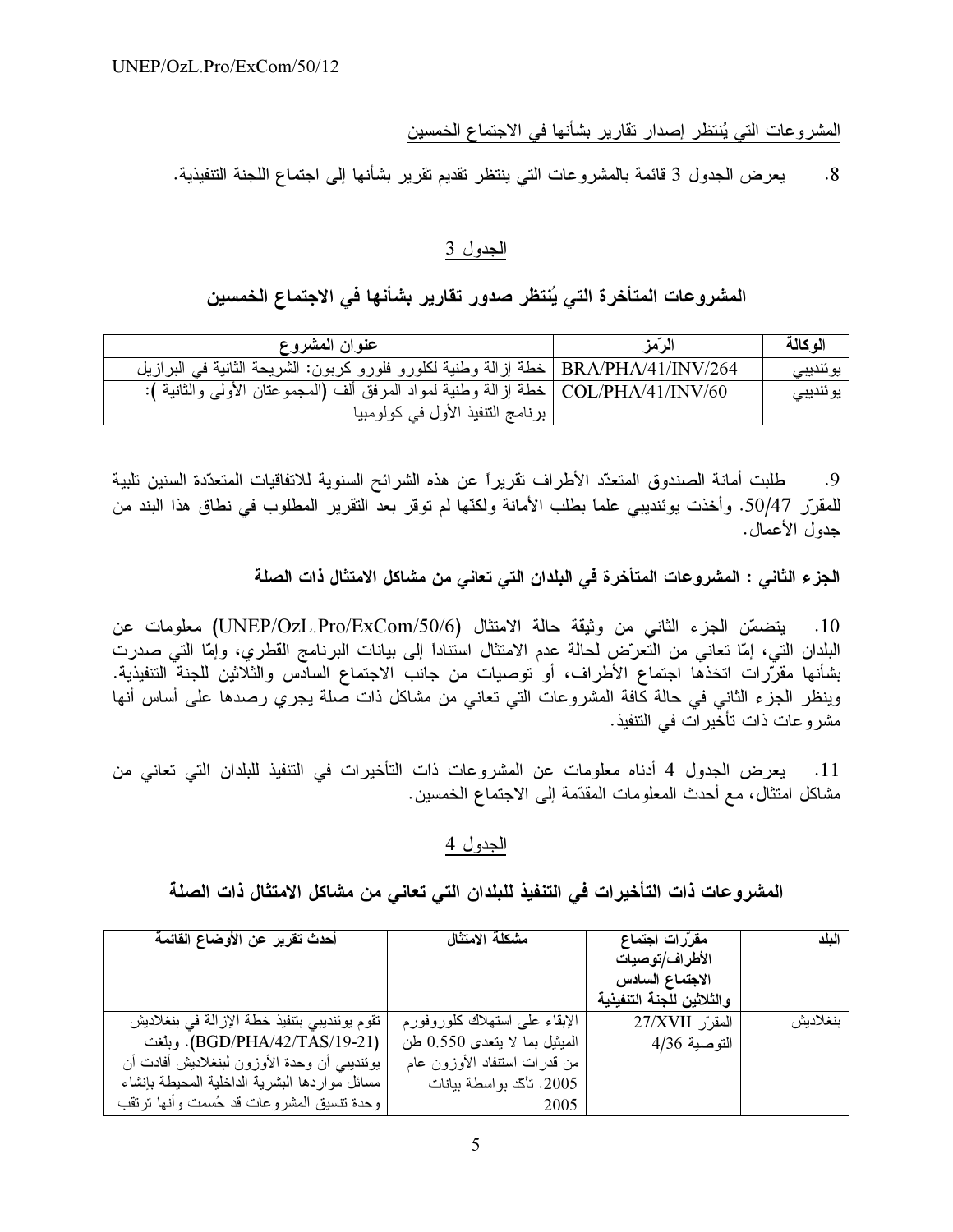| أحدث تقرير عن الأوضاع القائمة                  | مشكلة الامتثال                | مقرّرات اجتماع                | البلد      |
|------------------------------------------------|-------------------------------|-------------------------------|------------|
|                                                |                               | الأطراف/توصيات                |            |
|                                                |                               | الاجتماع السادس               |            |
|                                                |                               | والثلاثين للجنة التنفيذية     |            |
| نوقيع وثيقة المشروع في سبتمبر/أيلول 2006       |                               |                               |            |
| في يوليه/ تموز 2006 بذلت يونيب ويونيدو         | تخفيض استهلاك كلورو فلورو     | $30/XV$ المقر                 | البوسنة    |
| مجدّدأ جهودأ مشتركة لتعجيل توقيع الحكومة       | كربون إلى 102.1 طن من         |                               | والهرزك    |
| علمي وثيقة المشروع، ولكن الوثيقة لم نكن قد     | قدرات استنفاد الأوزون عام     |                               |            |
| وُقعت بعد حسب النقرير الأخير . ولكن، وبالنسبة  | .2005                         |                               |            |
| للأنشطة المتبقية لمشروع قطاع الرغاوى في        |                               |                               |            |
| شركة Stirokart Company أفادت ليونيدو           | تخفيض استهلاك بروميد الميثيل  | التوصية 7/36                  |            |
| عن إجراء بعض التقدّم.                          | إلى 5.61 طن من قدرات استنفاد  |                               |            |
|                                                | الأوزون عام 2005. حظر علمي    |                               |            |
|                                                | استيراد المعدّات التي تستخدم  |                               |            |
|                                                | موادّ مستنفدة للأوزون.        |                               |            |
|                                                |                               |                               |            |
|                                                | تخفيض استهلاك كلوروفورم       | المقرّر 28/XVII               |            |
|                                                | الميثيل إلى 1.3 طن من قدرات   |                               |            |
|                                                | استنفاد الأوزون عام 2005.     |                               |            |
|                                                | إنشاء نظام التراخيص لواردات   |                               |            |
|                                                | وصادرات الموادّ المستنفدة     |                               |            |
|                                                | للأوزون، وبما في ذلك نظام     |                               |            |
|                                                | الحصص (كونا)، مع نهاية        |                               |            |
|                                                | يناير/كانون الثاني 2006.      |                               |            |
| نقوم استراليا بنتفيذ مشروع لتوفير المساعدة     | تخفیض استهلاك كلورو فلورو     | المقرّر 32/XVII               | ولايات     |
| لنطبيق أنظمة المواد المستنفدة للأوزون وبرنامج  | كربون إلى 1.351 طن من         |                               | ميكرونيزيا |
| تدريب لموظفي الجمارك                           | قدرات استنفاد الأوزون عام     |                               | المتحدة    |
| (FSM/REF/36/TAS/01). وبلغت استراليا            | .2005                         |                               |            |
| أن تدريب الجمارك لن يبدأ إلاّ بعد سنّ الأنظمة، |                               |                               |            |
| ولكن ننظيم الموادّ المستنفدة للأوزون هو بحوزة  | إحلال نظام إصدار النز اخيص    | التوصية 16/36                 |            |
| مكتب النائب العام.                             | مع حلول بنابر/كانون الثانبي   |                               |            |
|                                                | .2006                         |                               |            |
| إن مشروعات خطط إدارة غازات النتبريد النبي      | تخفيض استهلاك كلورو فلورو     | المقرّر 34/XV                 | غواتيمالا  |
| تنفذها يونيب قد تأخرت في انتظار توضيح          | كربون إلى 85 طن من قدرات      |                               |            |
| الحسابات والنفقات بالنسبة للتناقضات التي كشفت  | استنفاد الأوزون عام 2005.     |                               |            |
| في النقارير المالية                            | حظر على استيراد المعدّات التي |                               |            |
| (GUA/REF/35/TAS/23-26).                        | تستخدم موادّ مستنفدة للأوزون  |                               |            |
|                                                | مع حلول عام 2005.             |                               |            |
| نقوم بونبدو بنتفيذ الخطة الوطنية لإزالة بروميد |                               |                               |            |
| الميثيل (GUA/FUM/38/INV/29). وأفادت            | تخفيض استهلاك بروميد الميثيل  | التوصية 19/36                 |            |
| بونيدو أن حكومة غوانيمالا نضع اللمسات          | إلى 360 طن من قدرات استنفاد   |                               |            |
| الأخيرة على خطة العمل التبي سثقدّم إلى         | الأوزون عام 2005              |                               |            |
| الاجتماع القادم للجنة التنفيذ. ويَتَوقَّع أن   |                               |                               |            |
| المشروع، بعد موافقة الأطراف سيواصل مساندة      |                               |                               |            |
| خطة العمل ومساعدة غوانيمالا علىي العودة قريباً |                               |                               |            |
| إلى وضـع الامتثال.                             |                               |                               |            |
| نقوم فرنسا بنتفيذ المرحلة الأولى من خطة إزالة  | إنحراف ظاهر من إجراءات        | $\overline{24/36}$ المقرّر 36 | كينيا      |
| كلورو فلورو كربون                              | رقابة استهلاك من مرفق         |                               |            |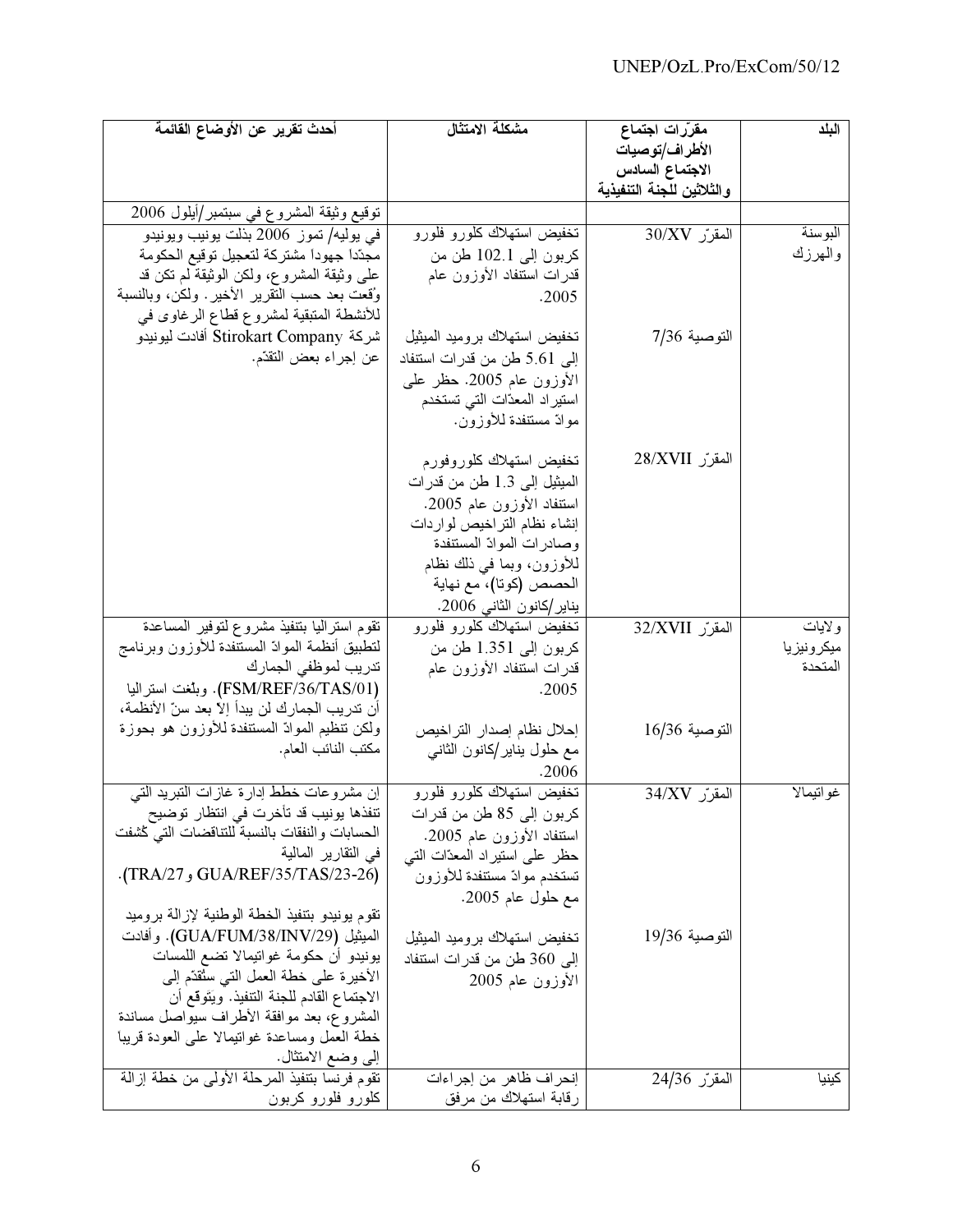| أحدث تقرير عن الأوضاع القائمة                    | مشكلة الامتثال                 | مقرّرات اجتماع                    | البلد           |
|--------------------------------------------------|--------------------------------|-----------------------------------|-----------------|
|                                                  |                                | الأطراف/توصيات                    |                 |
|                                                  |                                | الاجتماع السادس                   |                 |
|                                                  |                                | والثلاثين للجنة التنفيذية         |                 |
| (KEN/PHA/44/INV/37). وبلغت فرنسا أن              | البرونوكول ألف المجموعة        |                                   |                 |
| هذا المشروع حصل على موافقة بشرط وجود             | الأولىي (كلورو فلورو كربون)    |                                   |                 |
| أنظمة بشأن الموادّ المستنفدة للأوزون في كينيا.   | عام 2005. طالب الطرف بتقديم    |                                   |                 |
| وبُذَلت جهود متواصلة لتشجيع الحكومة على          | إيضاح. قدّم الإيضاح مصحوباً    |                                   |                 |
| الموافقة عليها . وتمَّ توقيع الأنظمة في أواسط    | بوصف محدود للخطة من أجل        |                                   |                 |
| عام 2006 وفقاً لمعلومات من فرنسا، مع أن          | العودة إلى الامتثال. أرسل      |                                   |                 |
| هنالك معلومات أخرى مناقضة.                       | مشروع مقرّر الخطة المُدمجة     |                                   |                 |
|                                                  | للحصول على نعليق.              |                                   |                 |
| نقوم يونيدو بنتفيذ مشروع النعزيز المؤسسي في      | نخفيض استهلاك كلورو فلورو      | $\overline{36}/\text{XV}$ المقرّر | الجماهيرية      |
| ليبيا (LIB/SEV/32/INS/04) وأفادت بونيدو ،        | كربون إلى 303 طن من قدرات      |                                   | العربية الليبية |
| أنه بعد التسديد البدئي، لم تكن هنالك أي دفعات    | استنفاد الأوزون عام 2005.      |                                   |                 |
| مقسّطة إضافية، رغم التذكير المتكرّر، بسبب        | أكّدت ذلك بيانات عام 2005.     |                                   |                 |
| عدم الامتثال بمنطلبات التبليغ الإلزامية (تقارير  |                                |                                   |                 |
| الأنشطة، وكذلك برامج العمل) بالنسبة لكلّ عقد.    | إحلال نظام لتراخيص واردات      | التوصية 27/36                     |                 |
| والوضع الرَّاهن لوحدة الأوزون ليس واضحاً.        | وصادرات المواد المستنفدة       |                                   |                 |
| فقد استقال مسؤول الأردن مؤخرأ كموظف              | للأوزون، بما في ذلك الحصص      |                                   |                 |
| مدني. ولكنّه يدّعي بأنّه ماز ال يعمل كمدير لوحدة | (كوتا).                        |                                   |                 |
| الأوزون. وتعتزم بونيدو الانصال بالسلطات          |                                |                                   |                 |
| الليبية للنثبُّت من صلاحية وضع وحدة الأوزون      | الاحتفاظ بمستوى استهلاك        | المقرّر 37/XVII                   |                 |
| علىي وجه العموم، وعلى وضع النوظيف فيها           | للـهالون لا يتعدّى 714.5 طن من |                                   |                 |
| بنو ع خاص. إلاَّ أن يوئنديبي بلَّغت أن كلا       | قدرات استنفاد الأوزون عام      |                                   |                 |
| مشروعيها الاستثمارييَّن للرغاوي قد أنجز من       | 2005. أَكَّدت ذلك بيانات عام   |                                   |                 |
| حيث الناحية النقنيَّة، ولكن المشروع في وحدة      | .2005                          |                                   |                 |
| بنغازي ماز ال جارياً من أجل معالجة سهو في        |                                |                                   |                 |
| الربط مع نظام كلوريد الميثيلين الذي ابتاعه       | الاحتفاظ بمستوى استهلاك        |                                   |                 |
| المشروع (LIB/FOA/32/INV/08). مع ذلك              | للبروميد الميثيل لا يتعدّى 96  |                                   |                 |
| فقد أصدرت شهادة إنجاز لمشروع الرغاوي في          | طن من قدرات استنفاد الأوزون    |                                   |                 |
| El Houria Unit Plant                             | عام 2005. أكدت نلك بيانات      |                                   |                 |
| (LIB/FOA/35/INV/15)                              | عام 2005.                      |                                   |                 |
| نقوم يوئنديبي بتنفيذ الخطة الوطنية لإزالة كلورو  | تخفيض استهلاك كلورو فلورو      | المقرّر 30/XIV                    | نيجيريا         |
| فلورو كربون في نيجيريا                           | كربون إلى 1800 طن من           | التوصية 36/36                     |                 |
| (NIR/PHA/38/INV/106)                             | قدرات استنفاد الأوزون عام      |                                   |                 |
| و (NIR/PHA/41/INV/108). وبلغت                    | .2005                          |                                   |                 |
| يوئنديبي أن الأنشطة في قطاع الرغاوي تتقدّم       |                                |                                   |                 |
| بطريقة مُرضية،  حيث أن كافة طلبات الشراء قد      |                                |                                   |                 |
| وُضعت (لكلا المرحلتين الأولى والثانية) . إضافة   |                                |                                   |                 |
| إلىي ذلك فإن مشروع مجموع الرغاوي سيكون           |                                |                                   |                 |
| أنجز بنسبة خمسين بالمئة مع نهاية السنة.          |                                |                                   |                 |
| وبالنسبة لقطاع خدمة التبريد وضعت طلبات           |                                |                                   |                 |
| شراء المعدّات (NIR/PHA/38/INV/106)               |                                |                                   |                 |
| و (NIR/PHA/41/INV/108). إنما بالنسبة             |                                |                                   |                 |
| للمرحلة [11/NIR/PHA/44/INV/112] لم               |                                |                                   |                 |
| تصرف المبالغ في انتظار نقديم تقرير التحقق,       |                                |                                   |                 |
| وبالنسبة لمشر وع المساعدة التقنية اليابانية      |                                |                                   |                 |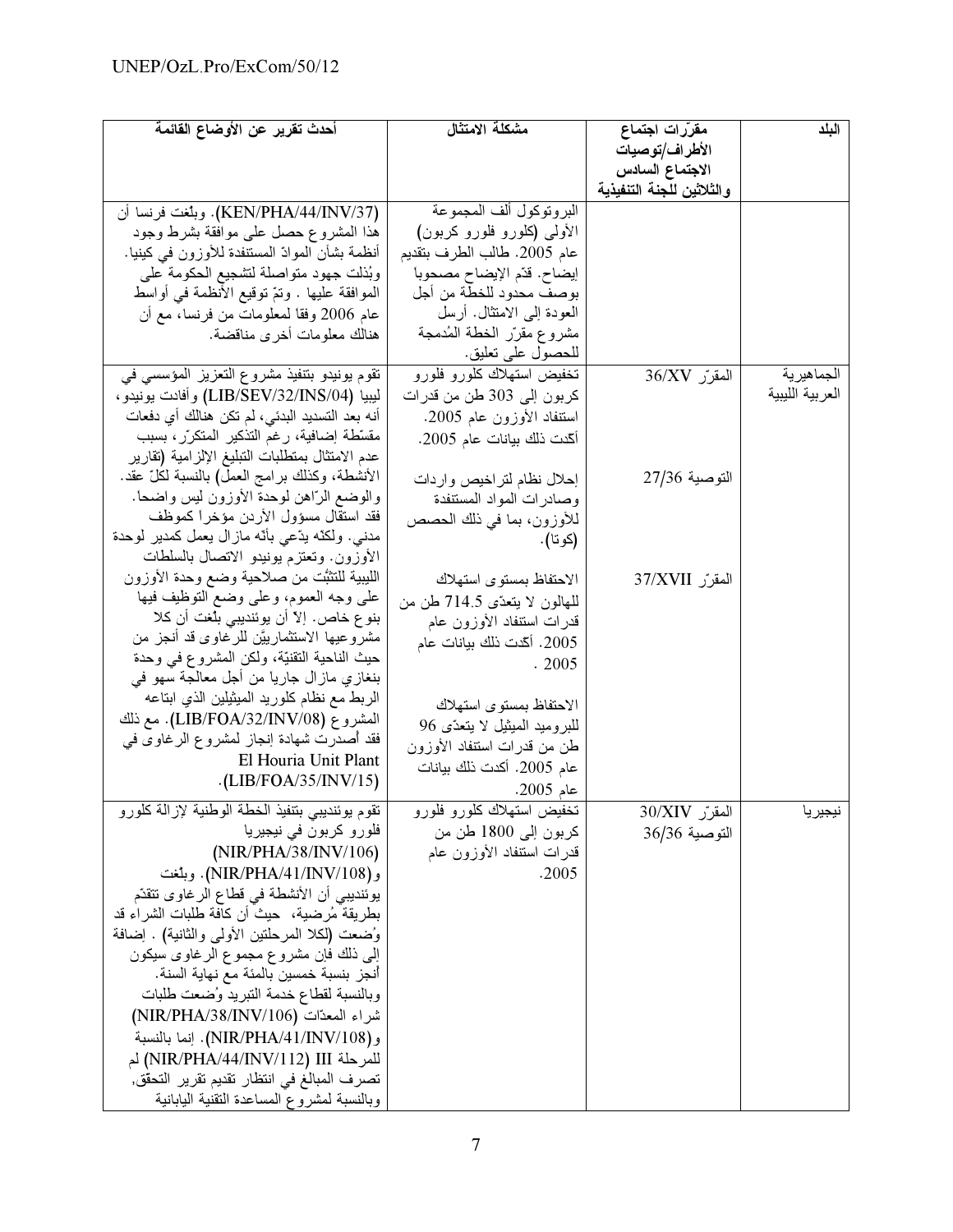| أحدث تقرير عن الأوضاع القائمة                   | مشكلة الامتثال               | مقرّرات اجتماع            | اليلد   |
|-------------------------------------------------|------------------------------|---------------------------|---------|
|                                                 |                              | الأطراف/توصيات            |         |
|                                                 |                              | الاجتماع السادس           |         |
|                                                 |                              | والثلاثين للجنة التنفيذية |         |
| (NIR/SEV/38/TAS/104)، تمّ التخطيط               |                              |                           |         |
| لنتظيم حلقة العمل شهر سبتمبر/ أيلول 2005،       |                              |                           |         |
| يُعمد في أعقابها على وضع اللمسات الأخيرة        |                              |                           |         |
| على خطة عمل.                                    |                              |                           |         |
| إن يونيب مسؤولة عن مشروع التعزيز المؤسسي        | توضيح حالة خطة عمله للهالون  | التوصية 42/36             | الصومال |
| وعن صياغة الاستراتيجيّة الوطنية . وبالنسبة      | المقدّمة سابقاً، بما في ذلك  |                           |         |
| للتعزيز المؤسسي تبلغ يونيب أن تدبيرا مؤسسياً    | الإجراءات التنظيمية وغير ذلك |                           |         |
| جديداً قد أنشئ مع نعيين وحدة أوزون وطنية        | من الاجراءات التي قد يتخذها  |                           |         |
| جديدة. ولكن مقرّ وحدة الأوزون الوطنية هو        | الطرف لدعم نقاطه المرجعيّة   |                           |         |
| خارج الصومال مع زيارات عَرَضيّة للصومال.        | المقترحة لتخفيض استهلاك      |                           |         |
| وبالنالمي فان ننفيذ نشاط النعزيز المؤسسي وغيره  | الـهالمون.                   |                           |         |
| من الأنشطة يظلّ معلّقاً . وبرنامج المساعدة علمي |                              |                           |         |
| الامتثال علمي انصال ونقاش منتظم مع وحدة         |                              |                           |         |
| الأوزون الوطنية، ومقرَّها حالياً في نايروبي،    |                              |                           |         |
| بشأن أنشطة محتملة خارج الصومال                  |                              |                           |         |
| (SOM/SEV/36/INV/03). في الوقت نفسه              |                              |                           |         |
| بلغت يونيب أن عدم الاستقرار السياسي قد لا       |                              |                           |         |
| يسمح بصياغة استرانيجية إزالة وطنية              |                              |                           |         |
| $\cdot$ (SOM/SEV/35/TAS/01)                     |                              |                           |         |

استناداً إلى تقارير الوكالات يوصى بتقديم التقارير الإضافية للأوضاع القائمة و/ أو تقارير تأخيرات  $.12$ التنفيذ إلى الاجتماع الحادي والخمسين بالنسبة للأنشطة التالية : البوسنة والهرزك (خطة إزالة الموادّ المستنفدة للأوزون، نشاط التعزيز المؤسسي)، ولايات ميكرونيزيا المتحدة (حتى يتمّ توقيع أنظمة الموادّ المستنفدة للأوزون)، غواتيمالا (بشأن أنشطة خطط إدارة غازات النبريد وأنشطة بروميد الميثيل)، ليبيا (تعزيز مؤسَّسي)، نيجيريا (أحدث شريحة من خطة إزالة كلورو فلورو كربون) ، والصومال (صياغة الاستراتيجية الوطنية).

أحرزت المشروعات في بنغلاديش وكينيا بعض التقدّم منذ الاجتماع التاسع والأربعين للجنة التنفيذية،  $\overline{13}$ وليست ثمّة نوصية بالغاء أي من هذه المشروعات.

الجزء الثالث : طلب لتحويل مشروع

14. في الاجتماع التاسع والأربعين "أشار ممثل السويد إلى أنه نظراً للقرار الذي اتخذته حكومته بالمساهمة على نحو كامل في المشاريع المتعددة الأطراف، فإن حكومته ستقوم بالنسيق مع يوئنديبي ويونيب ويونيدو خلال الفترة ما بين الدورات بشأن [أي إعادة إسناد] المشروعات الثنائية القائمة، وستفيد اللجنة التنفيذية في اجتماعها الخمسين بما يتمّ في هذا الصدد". (تقرير الاجتماع التاسع والأربعين، UNEP/OzL.Pro/ExCom/49/43، الفقر ة 42).

اعترافاً باعتزام حكومة السويد، أعربت حكومة جمهورية صربيا عن تقديرها للجهود التي تبذلها حكومة  $\cdot$ 15 السويد، وأنها راغبة في مواصلة تنفيذ خطة الإزالة الوطنية، بما في ذلك أنشطة خطط إدارة غازات التبريد، مع يونيدو بصفتها الوكالة المنفذة.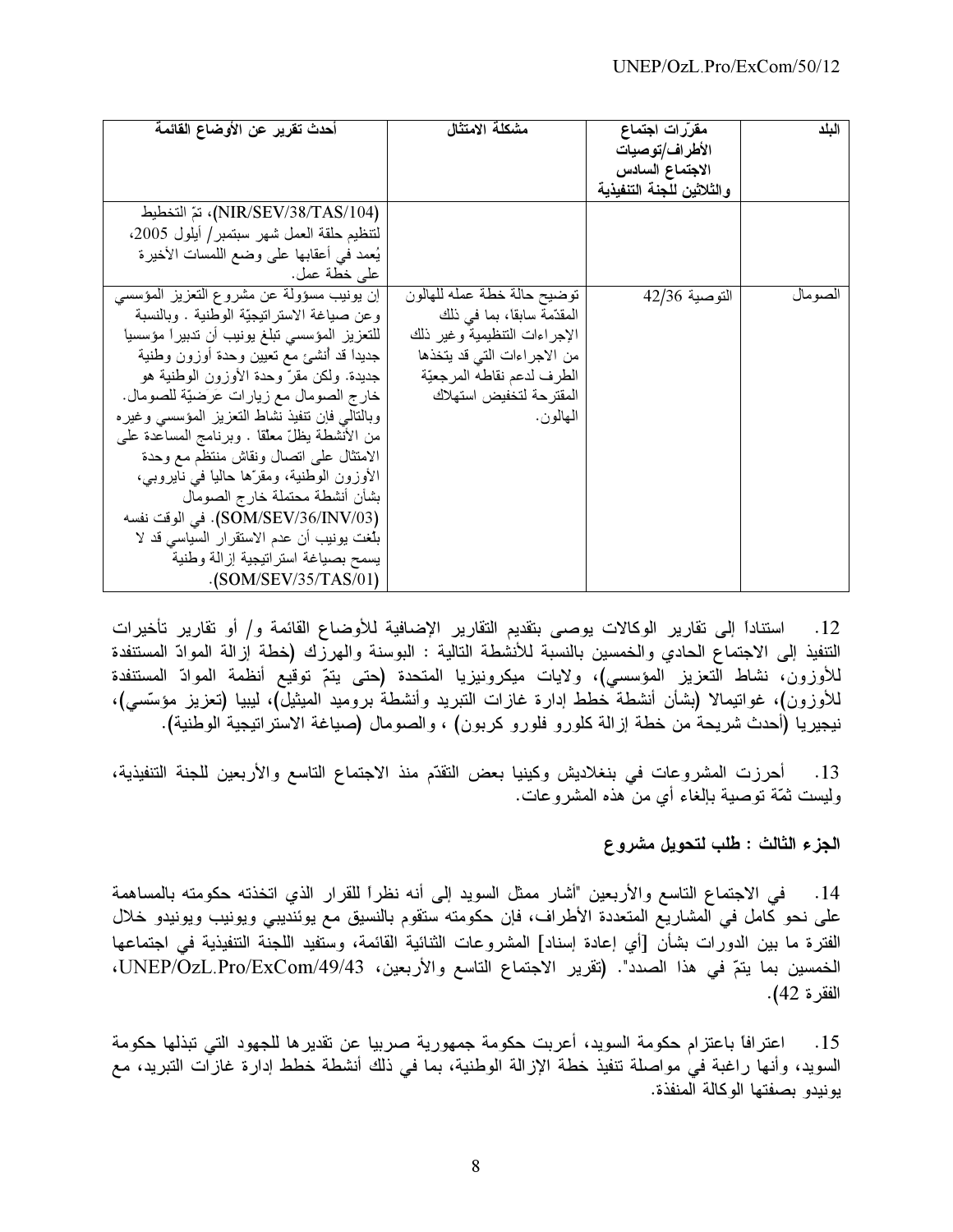الجزء الرابع : المشروعات التي طُلبت بشأنها تقارير إضافية عن الأوضاع القائمة

16. قرَّرت اللجنة التنفيذية "حذف مشروعات الدعم المؤسَّسي ومصارف الهالون وتدريب موظفي الجمارك والاستعادة وإعادة الدوران والمشروعات البيانية من قائمة المشروعات ذات التأخيرات في التنفيذ، ولكن مواصلة رصدها، حسب الاقتضاء" (المقرّر 14/36 (ب)). ومن مجموع 93 نقريراً مطلوباً، أفادت الوكالات المنفذة عن إحراز بعض التقدّم في 44 من المشروعات. وثمّة مطالبة بتقارير إضافية عن الأوضاع القائمة حيث لم تكن هنالك أية إشارة إلى أي تقدّم منذ التقرير الأخير و/ أو بالنسبة للحالات التي تمّ التبليغ عن عوائق إضافية بشأنها. وثمّة مطالبة بتقارير إضافية عن الأوضاع القائمة للاجتماع الحادي والخمسين بالنسبة للمشروعات المدرجة في المعر فق الأول.

تقرير يوئنديبي عن الأوضاع القائمة بالنسبة للدراسات الاستقصائية المتعلقة بموادّ هيدرو كلورو فلورو كربون في 12 بلداً

17. في اجتماعها التاسع والأربعين أخذت اللجنة التتفيذية علما "بنية يوئنديبي بتقديم تقرير حالة إلى الاجتماع الخمسين حول استبيانات موادّ هيدرو كلورو فلورو كربون التي من المفرض إنهاء العمل بها في كانون الأول 2006، وفي الوقت ذاته تشجيع يوئنديبي لإتمام أكبر عدد ممكن من الاستبيانات بحلول الاجتماع الخمسين" (المقرّر 9/49 (ج)). وهنالك نسخة من التقرير عن الأوضاع القائمة مدرجة في الملحق الثاني.

## خطة لضمان استدامة بنك الهالون في ليبيا

أفاد المقرِّر 11/49 (هــ) "أن يونيدو قد أشارت إلى أنها ستقدَّم إلى الاجتماع الخمسين خطة لتحقيق  $\overline{.18}$ استدامة بنك الهالونات في الجماهيرية العربية الليبية بحسب المقرّر 11/47". وفي اجتماعها السابع والأربعين قرَّرت اللجنة التنفيذية أن مشروع بنك الهالون في ليبيا "قد حصل على الموافقة مع القناعة بأنَّه لن يتمّ صرف أية مبالغ حتى تكون يونيدو قد أكملت خطة لضمان استدامة المشروع باستعمال المبالغ المتبقية من إعداد المشروع الموافق عليها سابقا". وطلبت أمانة الصندوق المتعدّد الأطراف نسخة من الخطة، وقدّمت يونيدو وثيقة مشروع للمشروع لم تكن محتوية على خطة. وبلغت أمانة الصندوق يونيدو أن المبالغ لن تُصرف حتى تعدّ يونيدو مثل هذه الخطة وفقاً للمقرّر 11/47.

الجزء الخامس : تقديمات التقارير المرحلية لعام 2005

في اجتماعها التاسع والأربعين "طلبت اللجنة التنفيذية من حكومة البرتغال وسويسرا والولايات المتحدة  $\cdot$ 19 الأمريكية تقديم تقارير ها المرحلية إلى الاجتماع الخمسين للجنة التنفيذية (المقرّر 8/49 (ج)).

تسلَّمت أمانة الصندوق المتعدَّد الأطراف تقريراً مرحلياً من الولايات المتحدة، ولم تتسلَّم تقارير من  $.20$ البرتغال وسويسرا.

## التوصيات

قد ترغب اللجنة التنفيذية في النظر :  $.21$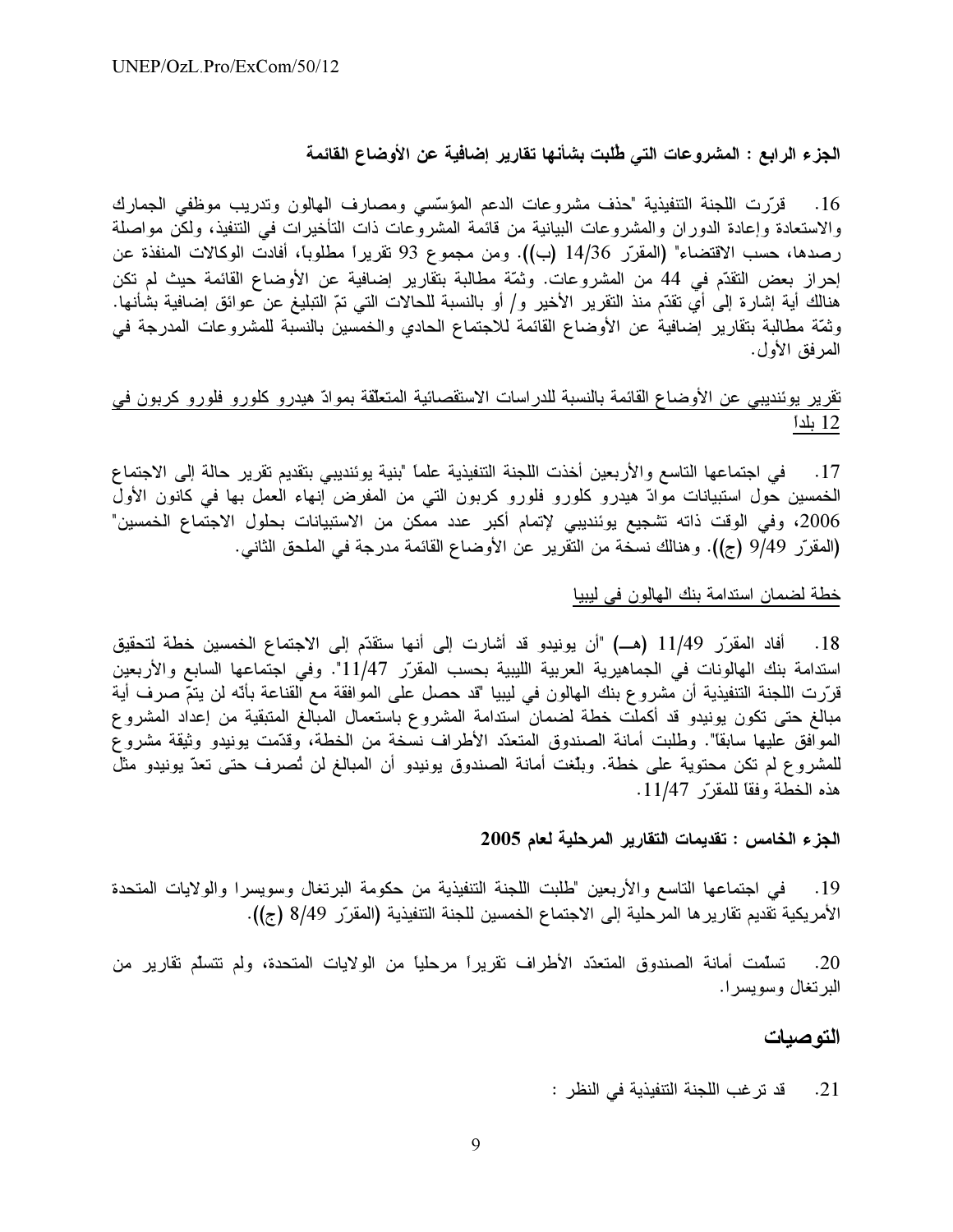- في مطالبة كل من حكومة البرتغال وسويسرا بتوفير نقريرها المرحلي إلى الاجتماع الحادي  $\binom{1}{k}$ والخمسين للجنة التنفيذية؛
	- في طلب تقارير حول الأنشطة التالية ذات التأخيرات في التنفيذ، للاجتماع الحادي والخمسين: (ب)

| عنوان المشروع                                                                        | الز مزّ | الوكالة  |
|--------------------------------------------------------------------------------------|---------|----------|
| BRA/PHA/41/INV/264   خطة وطنية لإزالة كلورو فلورو كربون في البرازيل: الشريحة الثانية |         | يوئنديبي |
| COL/PHA/41/INV/60   خطة إزالة وطنية لموادّ المرفق ألف (المجموعتان الأولى و الثانية)  |         | يوئنديبي |
| في كولومبيا : البرنامج الأول للتنفيذ                                                 |         |          |

- بأخذ العلم :  $(\tilde{\epsilon})$
- مع التقدير ، بالتقارير المتعلِّقة بتأخيرات التنفيذ المقدَّمة إلى الأمانة من جانب استراليا  $(1)$ وكمندا وفرنسا وألمانيا واليابان وإيطاليا والسويد، والوكالات المنفذة الأربع، وبالنقرير المرحلي الذي قدّمته الولايات المتحدة كما ورد في الوثيقة بشأن تأخيرات تنفيذ المشروعات (UNEP/OzL.Pro/ExCom/50/12)؛
- بأن الأمانة والوكالات المنقذة سوف تقوم بخطوات عملية ثابتة وفقا لتقديرات الأمانة  $(2)$ (نقدَّم، بعض التقدّم، لا تقدّم) وأن تبلّغ وتعلَّم الحكومات والوكالات المنفذة حسب الاقتضاء؛
- بإتمام 15 من أصل 102 مشروعات مُدرجة في قائمة المشروعات ذات التأخيرات في  $(3)$ التنفيذ ؛

| عنوان المشروع                                                                   | الرمز             | الوكالة  |
|---------------------------------------------------------------------------------|-------------------|----------|
| SYR/REF/29/INV/53   تحويل من تكنولوجيا كلورو فلورو كربون−12 إلى تكنولوجيا هيدرو |                   | فر نسا   |
| فلورو كربون <sup>-</sup> 134a في صناعة موادّ النبريد النجاري في شركة            |                   |          |
| شقيري وشركائهم في الجمهورية العربية السورية                                     |                   |          |
| ARG/REF/18/INV/39   إزالة مادّة كلورو فلورو كربون في مصنع البرادات المنزلية في  |                   | الننك    |
| .Neba S.A في الأرجنتين                                                          |                   | الدولي   |
|                                                                                 |                   | للانشاء  |
|                                                                                 |                   | والتعمير |
| مشروع مظلي لإزالة ختامية لمهالون–1211 وهالون–1301 لصانعي                        | JOR/HAL/32/INV/69 | الننك    |
| معدّات إطفاء الحرائق ومورديها في الأردن بالتحويل إلى مسحوق                      |                   | الدولمي  |
| ABC وثاني أكسيد الكربون وهيدرو فلورو كربون-227ea                                |                   | للانشاء  |
| والغازات غير المتفاعلة كبدائل                                                   |                   | والتعمير |

بأنه ينبغي توجيه رسائل بشأن الإلغاء المحتمل بالنسبة للمشروعات التالية :  $(4)$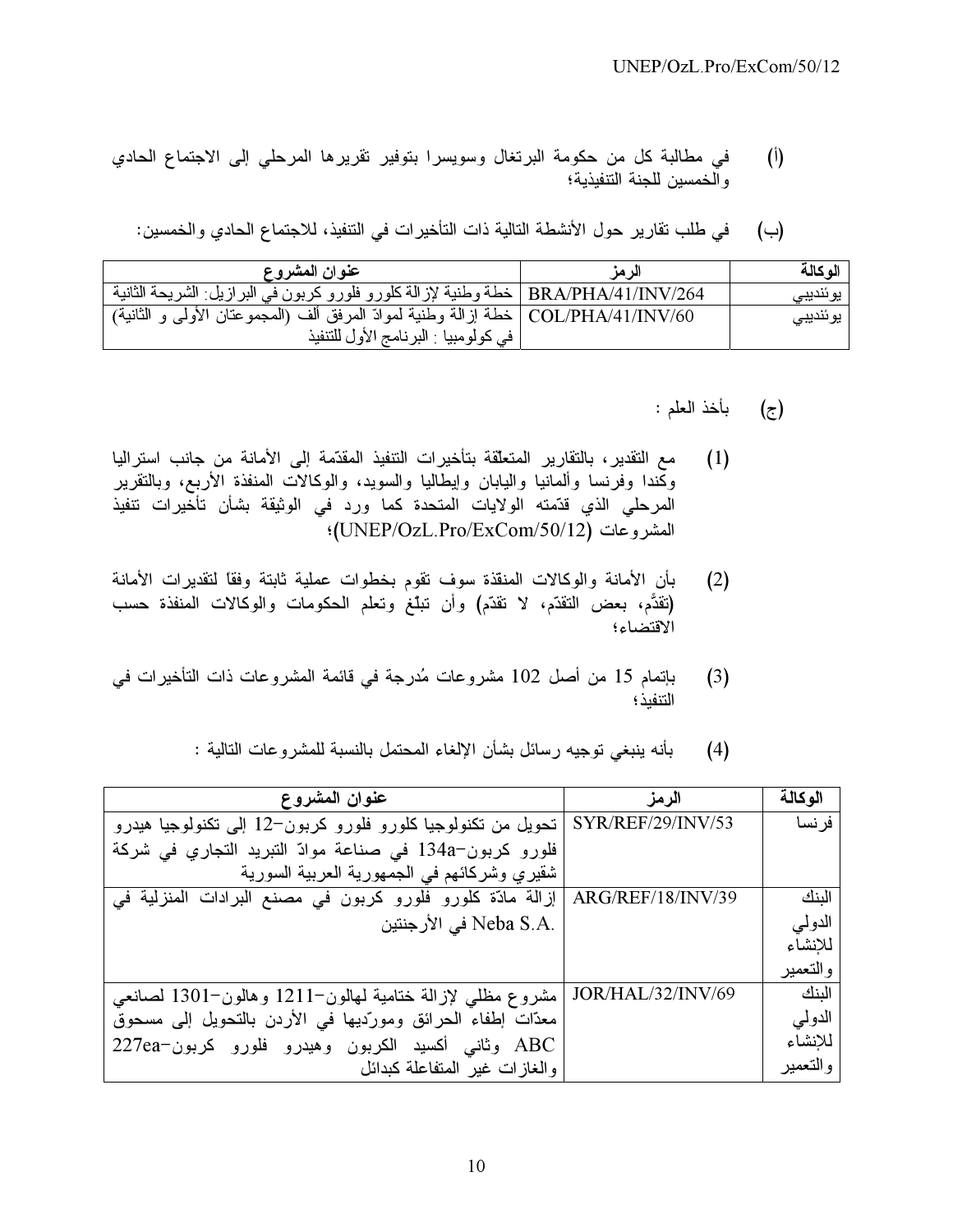| خطة إزالة وطنية لكلورو فلورو كربون (الشريحة الثالثة) في نيجيريا                                                                                                            | NIR/PHA/44/INV/112 | يوننديبى |
|----------------------------------------------------------------------------------------------------------------------------------------------------------------------------|--------------------|----------|
| وضع خطوط توجيهية لتعزيز السلامة وتحويلات الأيروصولات                                                                                                                       | GLO/ARS/39/TAS/246 | يونيب    |
| مساعدة سياسة عامة وتقنية في كينيا                                                                                                                                          | KEN/SEV/37/TAS/29  | يونيب    |
| صياغة استراتيجية وطنية للإزالة في الصومال                                                                                                                                  | SOM/SEV/35/TAS/01  | يونيب    |
| إزالة المواد المستنفدة للأوزون في صناعة رغاوى ألواح بوليوريتان<br>المرنة عن طريق استعمال نكنولوجيا نفخ ثانبي أكسيد الكّربون السائل<br>في إيران Bahman Plastic Co. في       | IRA/FOA/28/INV/50  | يونيدو   |
| إزالة المواد المستنفدة للأوزون في صناعة رغاوى ألواح بوليوريتان<br>المرنة عن طريق استعمال تكنولوجيا نفخ ثاني أكسيد الكربون السائل<br>في شركة ّ Esfanj Shirvan Co. في إيرانَ | IRA/FOA/37/INV/149 | يونيدو   |
| استبدال غاز التبريد كلورو فلورو كربون–12 بهيدرو فلورو كربون<br>134a في شركة<br>Iran Compressor Manufacturing Company (ICMC)<br>فی اٍیر ان                                  | IRA/REF/28/INV/51  | يونيدو   |

- بأن النقارير المرحلية الإضافية يجب أن تُقدَّم عن تلك الأنشطة والمشروعات المدرجة  $(5)$ في المر فق I من هذه الوثيقة؛
- بحالة الدراسات الاستقصائية لموادّ هيدرو كلورو فلورو كربون، وباعتزام يوئنديبي  $(6)$ تقديم النتائج للاجتماع الحادي والخمسين؛ و
- بتحويل العناصر السويدية لخطة الإزالة الوطنية لموادّ كلورو فلورو كربون في صربيا  $(7)$ YUG/PHA/43/TAS/22) و YUG/PHA/47/TAS/29) بطلب من حكومة صربيا ليونيدو وبإعادة ، إلى الاجتماع الحادي والخمسين للجنة التنفيذية، رصيد المبالغ المتبقية كإسهامات نقدية للصندوق لتمكين أمين الخزانة من تحويل المبالغ إلى يونيدو .
- تأكيد جديد للمقرّر المتخذ في الاجتماع السابع والأربعين في الموافقة على مشروع بنك الهالون  $(\iota)$ في ليبيا شرط أن نقدّم يونيدوٌ خطة مقبّولة لضّمان استدامة مشروعات بنوك المهالونات.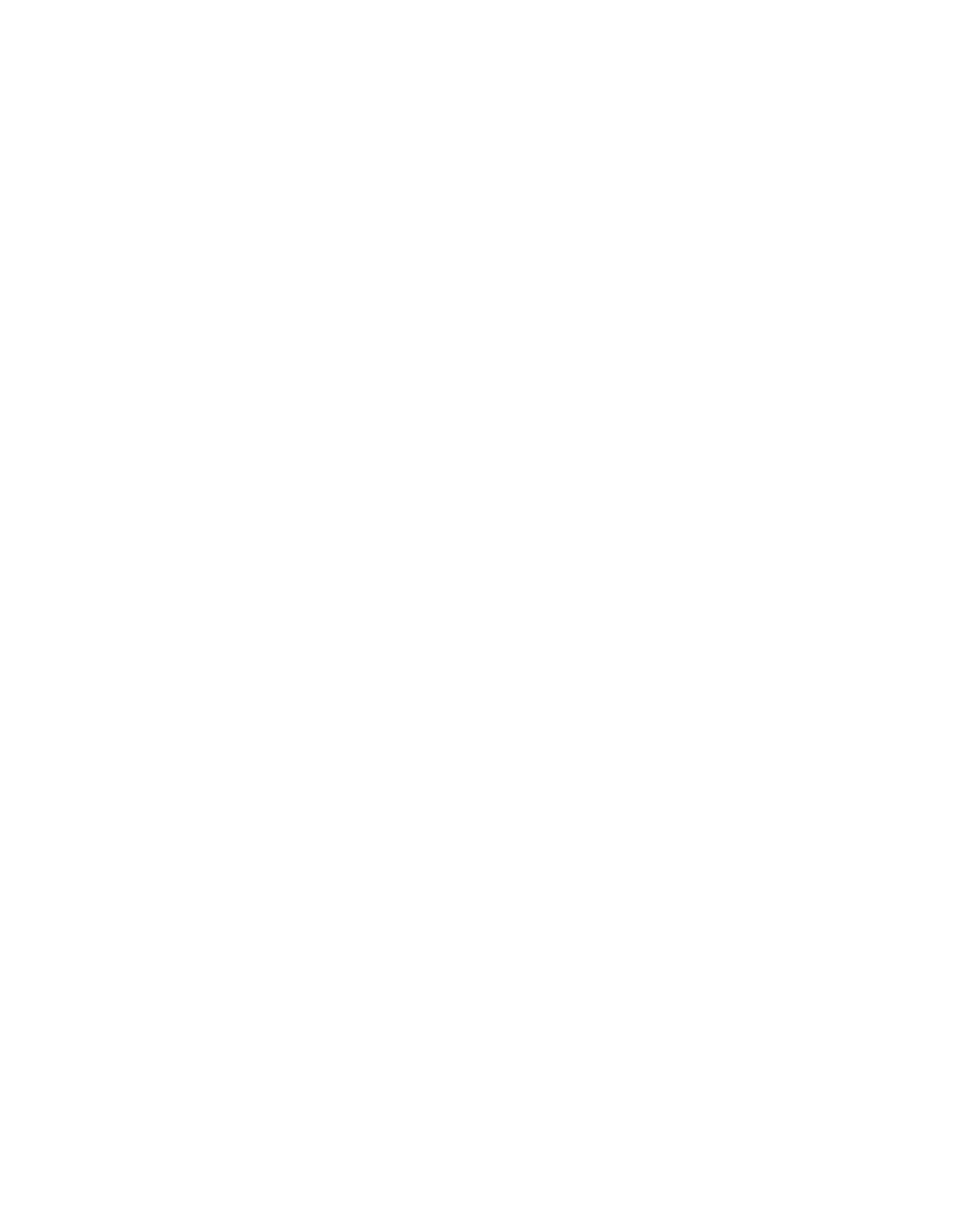# المرفق الأول

| عنوان المشروع                                                                 | الوكالة          | الرمز                          |
|-------------------------------------------------------------------------------|------------------|--------------------------------|
| تنفيذ استراتيجيّة بلدان جزر المهادئ : مساعدة لإنفاذ أنظمة المواد              | استر اليا        | FSM/REF/36/TAS/01              |
| المستنفدة للأوزون وبرنامج التدريب لموظفي الجمارك في                           |                  |                                |
| ميكر ونيزيا                                                                   |                  |                                |
| برنامح وطني لإدارة وبنك المهالون في المهند                                    | استراليا         | IND/HAL/32/TAS/281             |
| تنفيذ استراتيجية بلدان جزر المهادئ: مساعدة لإنفاذ أنظمة الموادّ               | استر اليا        | TUV/REF/36/TAS/02              |
| المستنفدة للأوزون وبرنامج التدريب لموظفي الجمارك في توفالو                    |                  |                                |
| تنفيذ استراتيجيّة بلدان جزر الهادئ: مساعدة لإنفاذ أنظمة المواد                | استر اليا        | VAN/REF/36/TAS/02              |
| المستنفدة للأوزون وبرنامج التدريب لموظفي الجمارك في فانواتو                   |                  |                                |
| برنامج وطني لإدارة وبنك الهالون في الهند                                      | كندا             | IND/HAL/32/TAS/278             |
| تنفيذ خطة إدارة غازات النبريد: تطوير وتنفيذ برنامج ضريبي/                     | فر نسا           | CAF/REF/34/TAS/10              |
| حافز في جمهورية أفريقيا الوسطى                                                |                  |                                |
| تنفيذ خطة إدارة غازات النبريد: رصد أنشطة مشروع خطة إدارة                      | فر نسا           | CAF/REF/34/TAS/11              |
| غازات التبريد ، بما في ذلك تسجيل تقنيّي خدمة التبريد،                         |                  |                                |
| والموزَّعين والمورَّدين لمواد كلورو فلورو كربون في جمهورية                    |                  |                                |
| أفريقيا الوسطى                                                                |                  |                                |
| تنفيذ خطَّة إدارة غازات التبريد: برنامج تدريب لموظفي الجمارك                  | فر نسا           | CAF/REF/34/TRA/08              |
| في جمهورية أفريقيا الوسطى                                                     |                  |                                |
| تنفيذ خطة إدار ة غازات التبريد : برنامج تدريب المدرّبين لتقنيّي               | فر نسا           | CAF/REF/34/TRA/09              |
| التبريد لممارسات الإدارة الجيدة وبرنامج تدريب لتناول شؤون                     |                  |                                |
| النقنيّين في القطاع غير الرسمي في جمهورية أفريقيا الوسطى                      |                  |                                |
| تنفيذ خطة إدار ة غازات التبريد في كوت ديفوار                                  | فرنسا            | IVC/REF/24/TAS/10              |
| إزالة الموادّ المستنفدة للأوزون في خمسين وحدة من وحدات                        | فر نسا           | IVC/REF/37/INV/17              |
| تبريد المبانى بالطرد المركزي في كوت ديفوار                                    |                  |                                |
| تنفيذ خطة إدار ة غازات التبريد: رصد أنشطة خطة إدار ة غازات                    | فر نسا           | IVC/REF/37/TAS/16              |
| التيريد وإنشاء نظام إصدار تراخيص للاستيراد/ التصدير في                        |                  |                                |
| كوت ديفوار                                                                    |                  |                                |
| تنفيذ شبكة استرداد وإعادة تدوير المواد المستنفدة للأوزون في                   | فر نسا           | MOR/REF/23/TAS/17              |
| المغرب                                                                        |                  |                                |
| إنشاء بنك هالون إقليمي للبلدان الأفريقية الشرقية والجنوبية                    | ألمانيا          | AFR/HAL/35/TAS/29              |
| (بونسوانا، إثيوبيا، كينيا، ليسونو، ناميبيا، تنزانيا وزمبابوي)                 |                  |                                |
| بَرْنَامَجَ إِزْالَةَ قَطَاعَى : إِنْشَاءِ بِنَكَ هَالُونَ فِي الْجَزِائِرِ   | ألمانيا          | ALG/HAL/35/TAS/51              |
| وضع تحديث للبرنامج القطري في الجز ائر                                         | ألمانيا          | ALG/SEV/43/CPG/60              |
| خطة وطنية لإزالة كلورو فلورو كربون: تدريب موظفى                               | ألمانيا          | BRA/PHA/37/TRA/260             |
|                                                                               |                  |                                |
| الجمارك في البرازيل<br>خطة إدارية لإزالة كلورو فلورو كربون في أنتيغوا وبربودا |                  | ANT/PHA/44/INV/10 البنك الدولي |
|                                                                               | للإنشاء والتعمير |                                |

# تقارير إضافية عن الأوضاع القائمة مطلوبة في الاجتماع الحادي والخمسين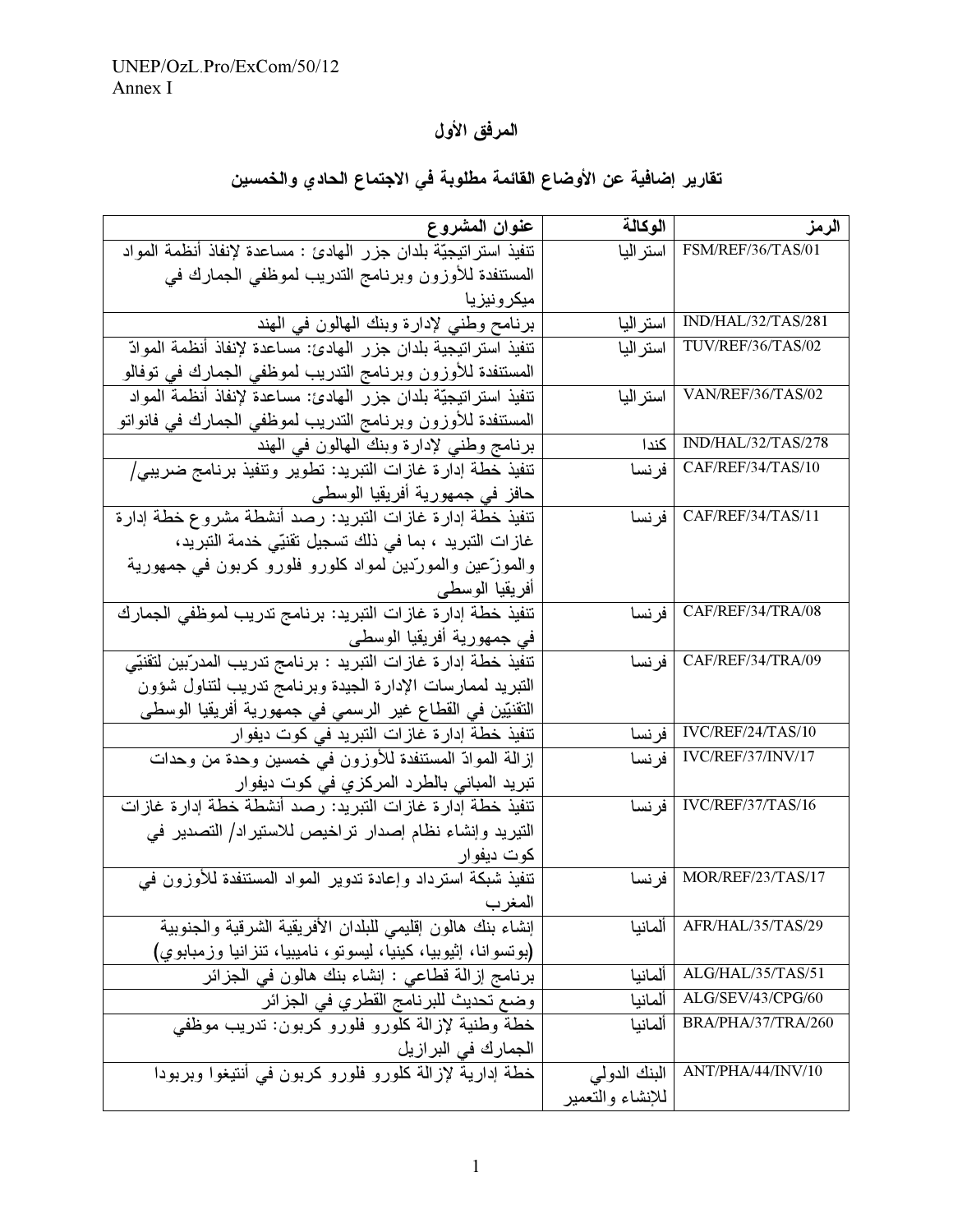| مشروع تدلیلی لاختبار بدائل برومید المیثیل فی عملیة اِبادة          | البنك الدولي     | ARG/FUM/29/DEM/93         |
|--------------------------------------------------------------------|------------------|---------------------------|
| الحشرات الطفيلية التالية لجمع المحاصيل للقطن والحمضيات             | للإنشاء والتعمير |                           |
| (المرحلة الأولى) في الأرجنتين                                      |                  |                           |
| برنامج وطني لإدارة المهالون للمساعدة على إلغاء استعمال             | البنك الدولى     | ARG/HAL/26/TAS/80         |
| هالون–1301 في التطبيقات الجديدة ولإدارة هالون–1301                 | للإنشاء والتعمير |                           |
| المستردّ في الأرجنتين                                              |                  |                           |
| خطة وطنية لإزالة كلورو فلورو كربون: البرنامج السنوي لعام           | البنك الدولى     | PHI/PHA/47/INV/79         |
| 2006 في الفلبين                                                    | للإنشاء والتعمير |                           |
| خطة عمل وطنية للامتثال: استرداد/إعادة تدوير وإعادة تهيئة           | اليابان          | SRL/PHA/43/TAS/27         |
| أجهز ة تكييف الهواء المتحرّكة في سر ي لانكا                        |                  |                           |
| خطة عمل وطنية للامتثال: برنامج استرداد وإعادة تدوير في             | اليابان          | SRL/PHA/43/TAS/28         |
| سر <i>ي</i> لانكا                                                  |                  |                           |
| خطة عمل وطنية للامتثال: رصد الأنشطة المقترحة في الخطة              | اليابان          | SRL/PHA/43/TAS/29         |
| في سري لانكا                                                       |                  |                           |
| برنامج إزالة قطاعي: إنشاء بنك هالون قطاعي لأفريقيا الغربية         | يوئنديبي         | AFR/HAL/37/TAS/31         |
| والوسطى (بنن، بوركينا فاصو، الكاميرون، الكونغو، جمهورية            |                  |                           |
| الكونغو الديمقراطية وغينيا)                                        |                  |                           |
| تنفيذ خطة إدار ة غازات التبريد: رصد الأنشطة في خطة إدار ة          | يوئنديبي         | BKF/REF/34/TAS/13         |
| غاز ات التبريد في بوركينا فاصو                                     |                  |                           |
| برنامج بنك إدارة المهالون في مصر                                   | يوئنديبي         | EGY/HAL/32/TAS/81         |
| تنفيذ خطة إدارة غازات التبريد: استرداد وإعادة تدوير غاز تبريد      | يوئنديبي         | HAI/REF/39/TAS/04         |
| كلورو فلورو كربون−12 في هايتي                                      |                  |                           |
| تنفيذ خطة إدار ة غازات التبريد: رصد الأنشطة في خطة إدارة           | يوئنديبي         | HAI/REF/39/TAS/06         |
| غاز ات التبريد في هايتي                                            |                  |                           |
| خطة وطنية لإزالة موادّ المرفق ألف (المجموعة I) (الشريحة            | يوئنديبي         | PAN/PHA/44/INV/22         |
| الأولى) في جمهورية بنما                                            |                  |                           |
| خطة وطنية لإزالة مواد المرفق ألف (المجموعة I) (الشريحة             | يوئنديبي         | PAN/PHA/47/INV/24         |
| الثانية) في جمهورية بنما                                           |                  |                           |
| تنفيذ خطة إدارة غازات التبريد : رصد الأنشطة الواردة في خطة         |                  | BRU/REF/44/TAS/09   يونيب |
| إدار ة غاز ات التبريد في بروني دار السلام                          |                  |                           |
| تتفيذ خطة إدار ة غاز اتّ التبريدّ: تدريب المدرّبين في الممارسات    | يونيب            | BRU/REF/44/TRA/07         |
| الجيدة لإدارة غازات التبريد وتدريب وطني للتقنيّين في بروني         |                  |                           |
| دار السلام                                                         |                  |                           |
| تنفيذ خطة إدارة غازات التبريد : إنشاء نظام إصدار تراخيص في         | يونيب            | GUA/REF/35/TAS/23         |
| غواتيمالا                                                          |                  |                           |
| تنفيذ خطة إدارة غازات التبريد : بدائل لاستعمال كلورو فلورو         | يونيب            | GUA/REF/35/TAS/24         |
| كربون–12 في قطاع التبريد في غواتيمالا                              |                  |                           |
| تنفيذ خطة إدارة غازات التبريد: رصد الأنشطة في خطة إدارة            | يونيب            | GUA/REF/35/TAS/25         |
| غاز ات التبريد في غواتيمالا                                        |                  |                           |
| تنفيذ خطة إدارة غازات النبريد: إنشاء وإنفاذ النشريعات في غواتيمالا | يونيب            | GUA/REF/35/TAS/26         |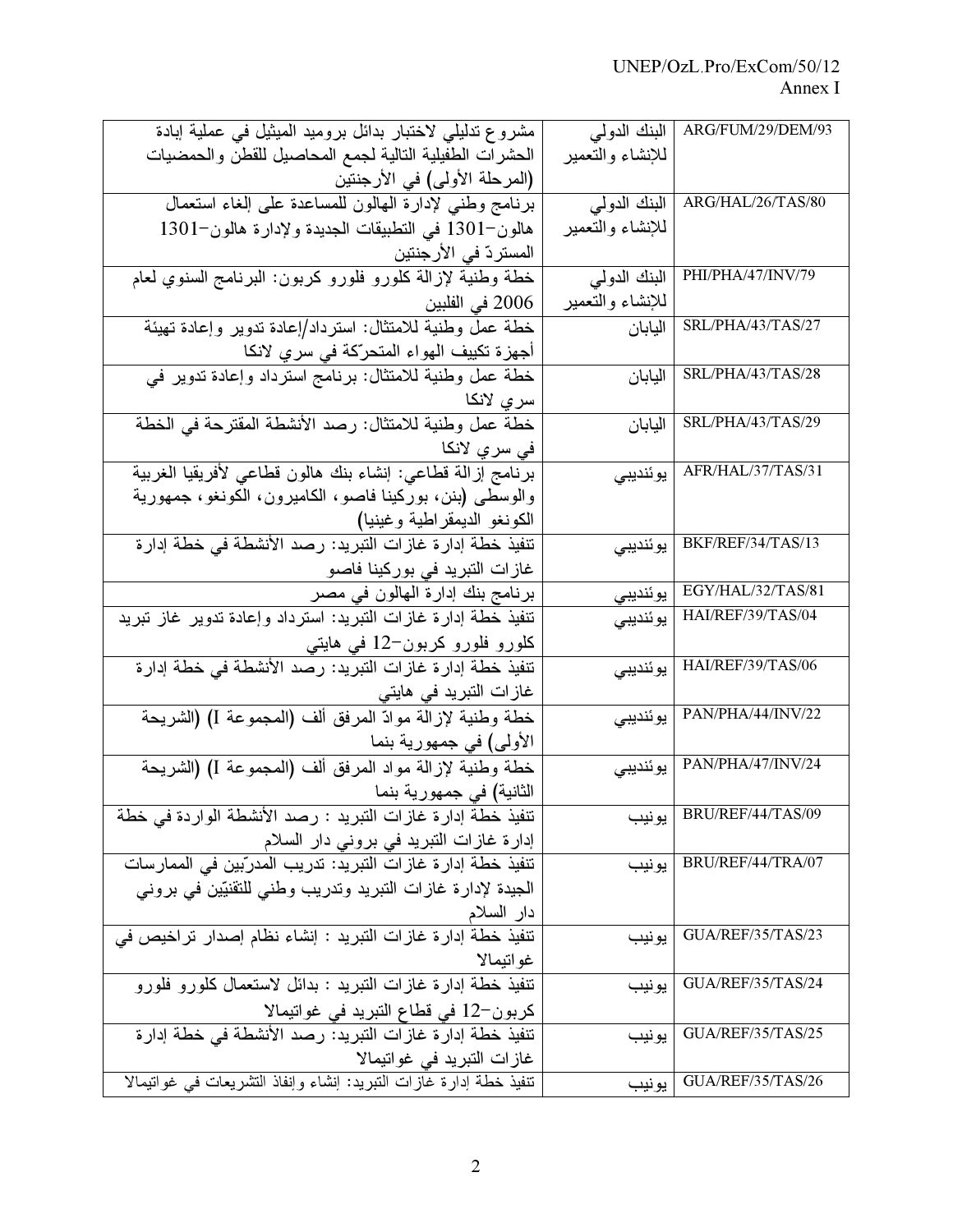| تنفيذ خطة إدار ة غاز ات التبريد: برنامج تدريب الجمارك في                          | يونيب   | GUA/REF/35/TRA/27        |
|-----------------------------------------------------------------------------------|---------|--------------------------|
| غو اتيمالا                                                                        |         |                          |
| تنفيذ خطة إدارة غازات النبريد: إعداد أنظمة الأوزون من أجل                         | يونيب   | MYA/REF/45/TAS/05        |
| رقابة المواد المستنفدة للأوزون في ميانمار                                         |         |                          |
| إنشاء حلقة الأوزون الوطنية من أجل تنفيذ إزالة المواد المستنفدة                    | يو نيب  | MYA/SEV/29/INS/02        |
| للاوزون بموجب بروتوكول مونتريال في ميانمار                                        |         |                          |
| الْتَعْزِيْزِ الْمُؤْسِسِي (إنشاء وحدة الْمُوادّ الْمُسْتَنْفِذَة لْلأُوزُونِ) في | يونيب   | UGA/SEV/13/INS/02        |
| أو غندا                                                                           |         |                          |
| خطة وطنية لإزالة المواد المستنفدة للأوزون : الشريحة الثانية في                    | يونيدو  | BHE/PHA/44/INV/21        |
| البوسنة والهرزك                                                                   |         |                          |
| تمديد مشروع التعزيز المؤسسي (المرحلة II) في البوسنة                               | يونيدو  | BHE/SEV/43/INS/19        |
| والهرزك                                                                           |         |                          |
| حلقة عمل تدريب وتوعية في قطاعي المذيبات وعوامل التصنيع                            | يونيدو  | ETH/SOL/45/TAS/15        |
| (رابع كلوريد الكربون وثلاثي كلورو الايثان) في إثيوبيا                             |         |                          |
| إزالة وطنية لبروميد الميثيل في غواتيمالا                                          | يونيدو  | GUA/FUM/38/INV/29        |
| إنشاء وحدة الأوزون الوطنية في ليبيا                                               | يونيدو  | <b>LIB/SEV/32/INS/04</b> |
| حلقة عمل تدريب وتوعية في قطاع غازات التبخير (بروميد                               | يو نيدو | MAG/FUM/45/TAS/09        |
| الميثيل) في مدغشقر                                                                |         |                          |
| خطة لإزالة الاستيراد والاستهلاك الصافى للهالون في قطاع                            | يونيدو  | PAK/HAL/41/TAS/55        |
| مكافحة الحر ائق في باكستان                                                        |         |                          |
| حلقة عمل تدريب وتوعية في قطاع غازات التبخير (بروميد                               | يونيدو  | VEN/FUM/45/TAS/104       |
| الميثيل) في فنزويلا                                                               |         |                          |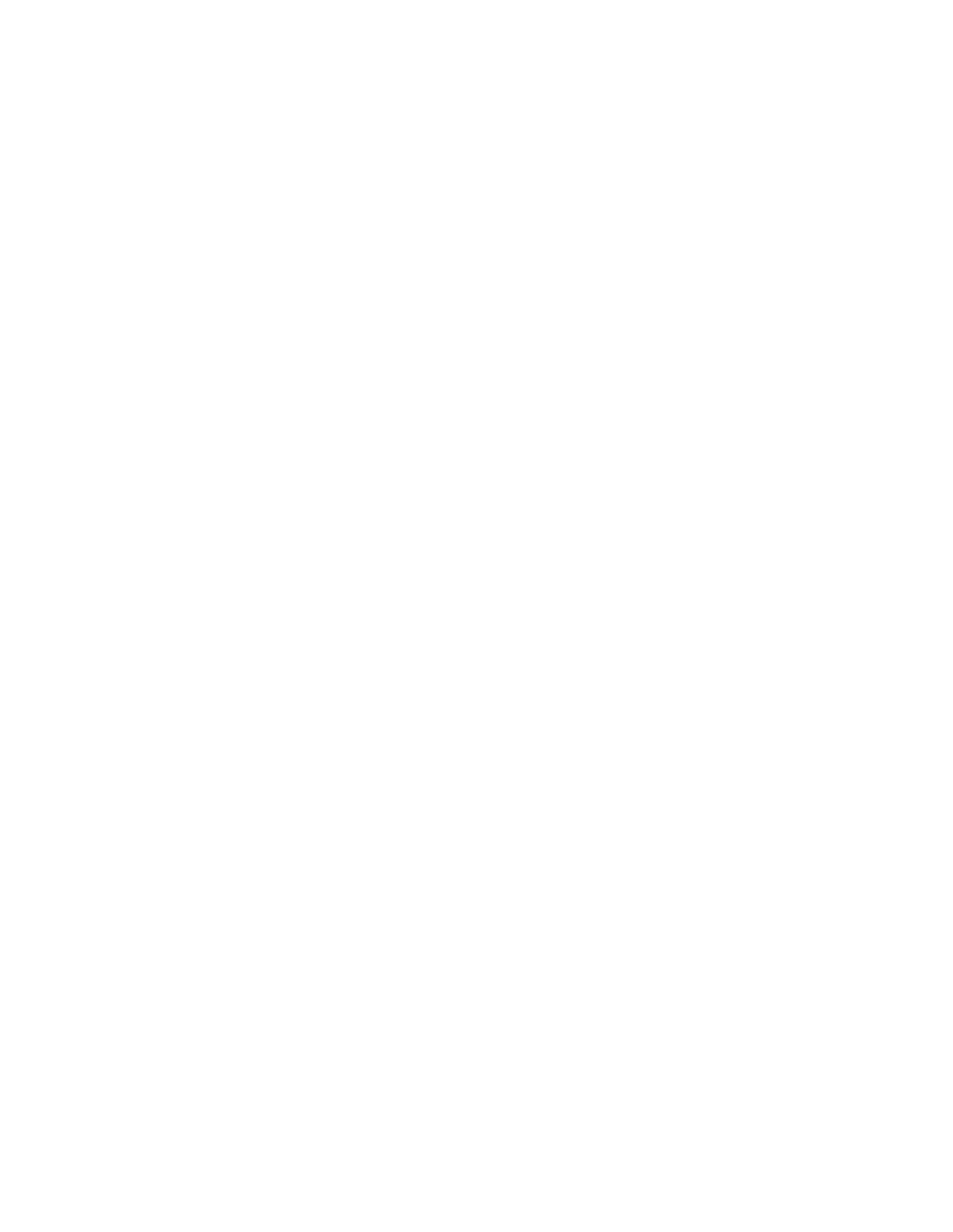## المرفق الثاني

# تقرير عن الأوضاع القائمة من يوئنديبي بشأن الدراسات الاستقصائية المتعلّقة بهيدرو كلورو فلورو كربون في 12 بلداً

#### مقدمـــــة  $\cdot$ .1

إن موادّ هيدرو كلورو فلورو كربون مصنّفة كموادّ خاضعة للرقابة بموجب المرفق–C، المجموعة -I من برونوكول مونتريال. وبالتالي فإن هنالك قيوداً على استعمال هيدرو كلورو فلورو كربون، التي ستخضع للإزالة في نهاية الأمر . وبالنسبة لأطراف المادّة 5 فإن التاريخ المحدّد لإزالة موادّ هيدرو كلورو فلورو كربون هو أول يناير/ كانون الثاني 2040 مع إجراء رقابة انتقالي بتجميد إنتاج واستهلاك هيدرو كلورو فلورو كربون بمستويات 2015، ابتداء من أول يناير/ كانون الثانبي 2016.

وحسب البيانات المبلَّغة بموجب المادَّة 7، خلال العقد الأخير نقريبًا وحتى 2003، زاد استهلاك هيدرو كلورو فلورو كربون في كافة بلدان المادّة 5 من 4.100 طن من قدرات استنفاد الأوزون تقريبًا، إلى أكثر من 15.800 طن من قدرات استنفاد الأوزون، في حين أن إنتاج موادّ هيدرو كلورو فلورو كربون زاد من 1.800 طن من قدرات استنفاد الأوزون تقريبًا إلى أكثر من 13.600 طن من قدرات استنفاد الأوزون. وهيدرو كلورو فلورو کربون–22 وهیدرو کلورو فلورو کربون–141b هما أکثر موادّ هیدرو کلورو فلورو کربون شیوعاً فی مجال الاستعمال في بلدان المادة 5. وقيمة أطنان قدرات استنفاد الأوزون لمهيدرو كلورو فلورو كربون–22 وهيدرو كلورو فلورو كربون 141-b هي 0.055 و 0.11 على النوالي، ممّا يشير على صعيد الأطنان المنزيّة أن مجموع استهلاك هيدرو كلورو فلورو كربون عام 2003 كان بين 124.000 طن كافة (هيدرو كلورو فلورو كربون 141-b ) و 272.000 طن (كافة هيدرو كلورو فلورو كربون-22).

وبحيث أن موادّ هيدرو كلورو فلورو كربون هي موادّ مراقبة، فإن المشروعات والأنشطة التي ستؤول إلى تخفيض مواد هيدرو كلورو فلورو كربون تكون مؤهلة للتمويل من جانب الصندوق المتعدّد الأطراف في مستقبل غير بعيد. وموادّ هيدرو كلورو فلورو كربون حصلت أيضاً على موافقة كبدائل لموادّ كلورو فلورو كربون في العديد من المشروعات والأنشطة التي يدعمها الصندوق المتعدّد الأطراف. مع ذلك فإن قيوداً إضافية على هيدرو كلورو فلورو كربون قد اعتُمدت مؤخراً وبشكل متزايد من جانب البلدان النامية . وهذا الوضع سوف يؤثر بصورة متوقعة على نوافر موادّ هيدرو كلورو فلورو كربون في البلدان النامية، وبنوع خاص في تلك البلدان التي لا تنتج موادّ هيدرو كلورو فلورو كربون، إضافة إلى ذلك فإن بعض بلدان المادّة 5 كالمهند والصين تنتج وتصدّر مواد هيدرو كلورو فلورو كربون والقيود التبي ئفرض علمي إنتاج واستهلاك هيدرو كلورو فلورو كربون قد تؤثر علَّى بلدان المادَّة 5 التي تعتمد علَّى توريدات موادَّ هيدرو كلورو فلورو كربون من هذين البلدين. إضافة إلى ذلك، ومن أجل الامتثال بتجميد عام 2015 لإنتاج واستهلاك موادّ هيدرو كلورو فلورو كربون، ثمّة حاجة إلى العثور على تكنولوجيات بديلة وإلى إجراء تقدير للكلفة / الفائدة بالنسبة لهذه البدائل.

#### $\cdot$ <sup>2</sup>

تضمّن برنامج عمل يوئنديبي لفترة 2005–2007 طلبات من 12 بلداً من أمريكا اللاتينية والشرق الأوسط وجنوب آسيا وآسيا المحيط الَّهادئ، من أجل إجراء دراسات استقصائية محدودة لاستعمال هيدرو كلورو فلورو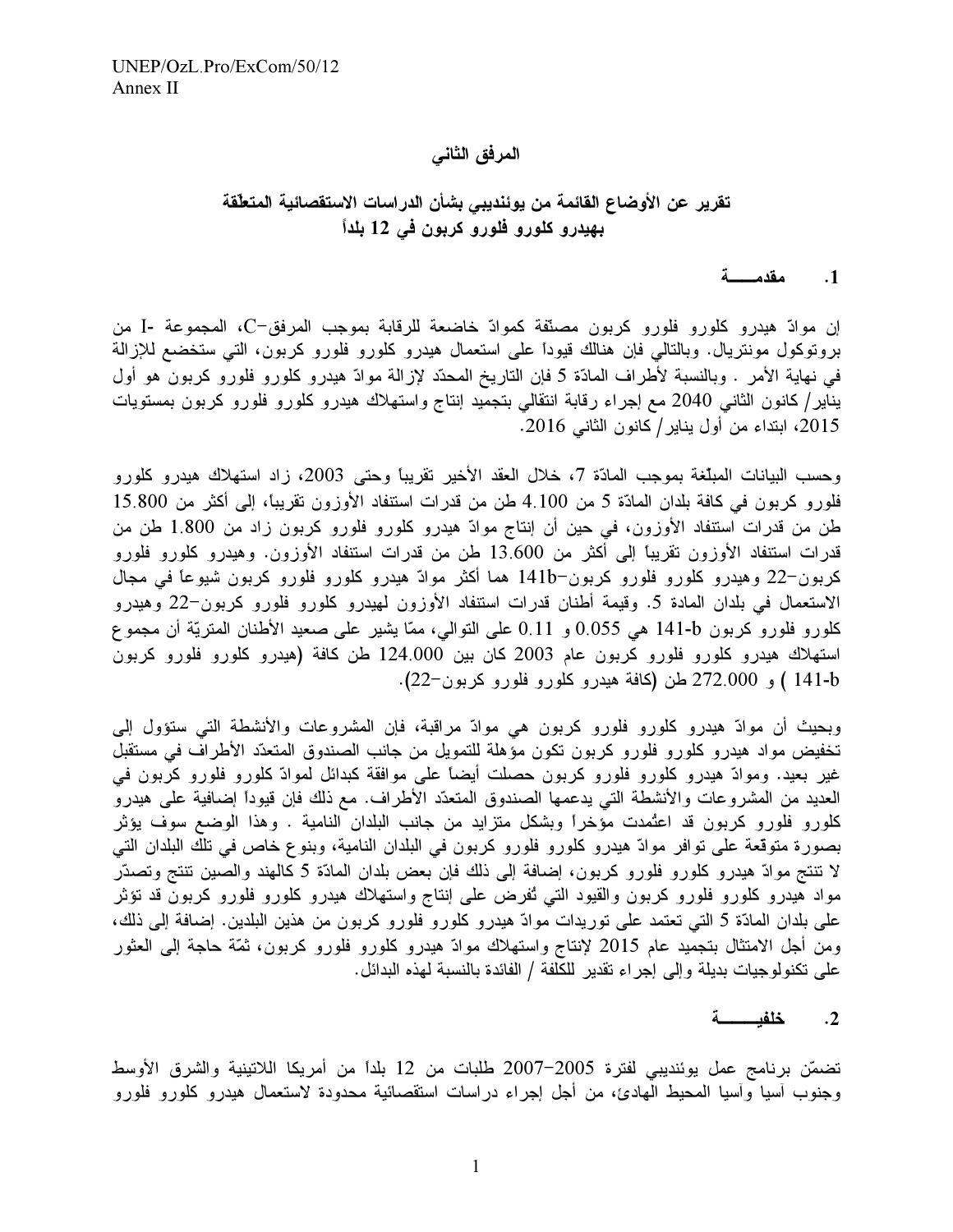$UNEP/OzL$  Pro/ExCom/50/12 Annex II

كربون في تلك البلدان، بهدف مساعدة هذه البلدان على اتخاذ مقرَّرات مطلعة عن طريق تسهيل استشارات وطنية لأصحاب الشأن، ولتسهيل منهم أفضل لأوضاع عرض وطلب هيدرو كلورو فلورو كربون حاضراً ومستقبلاً، وتحديد القيود المحتملة بالنسبة لاعتماد تكنولوجيات بديلة.

وافقت اللجنة التنفيذية للصندوق المتعدّد الأطراف في اجتماعها الخامس والأربعين (المقرّر 6/45) على الدراسات الاستقصائية لموادّ هيدرو كلورو فلورو كربون التي ستنفذها يوئنديبي في 12 بلدًا، والرامية إلى إحلال مستوى وطنبي مجمّع من استهلاك هيدرو كلورو فلورو كربون لهذه البلدان التبي سوف تموَّل المشروعات والأنشطة مقابلها في المستقبل. والبلدان المختارة ومستويات التمويل الموافق عليها للدراسة الاستقصائية لكل بلد، هي كما يلى:

| التمويل الموافق عليه<br>(بالدولارات الأمريكية) | استهلاك هيدرو كلورو فلورو                        | البلد      |
|------------------------------------------------|--------------------------------------------------|------------|
|                                                | كربون عام 2003<br>(بأطنان قدرات استنفاد الأوزون) |            |
| 68,807                                         | 147.53                                           | الأرجنتين  |
| 183,486                                        | 766.03                                           | البر از يل |
| 68,807                                         | 109.22                                           | كولومبيا   |
| 183,486                                        | 360.39                                           | الهند      |
| 114,679                                        | 225.53                                           | إندونيسيا  |
| 68,807                                         | 94.38                                            | إير ان     |
| 45,872                                         | 20.13                                            | لبنان      |
| 91,743                                         | 324.83                                           | ماليزيا    |
| 114,679                                        | 728.30                                           | المكسيك    |
| 36,697                                         | 7.02                                             | سري لانكا  |
| 45,872                                         | 34.62                                            | سوريا      |
| 45,872                                         | 75.26                                            | فنزويلا    |

منهجية الدراسة الاستقصائية  $\cdot$ .3

نُظَّم عمل الدراسة الاستقصائية ليجر ي حسب الخطوات التالية :

الخطوة – 1 : در اسات نظرية على مستوى وطنبي، جمع البيانات والاستقصاء

وقد تطلَّب ذلك اختيار كيانات خبرة وطنية للقيام بالمهمَّات، استناداً إلى شروط التكليف المتفق عليها مع وحدة الأوزون الوطنية لكل بلد، ووضع اللمسات الأخيرة على خطة عمل للأنشطة على المستوى القطري، وإجراء دراسات نظرية افتتاحية من جانّب كيانات الخبرة الوطنية المختارة بالتعاون مع وحدات الأوزون الوطنية ويوئنديبي، ووضع استبيانات من أجل جمع البيانات، ووضع نموذج للتبليغ عن الدراسات النظرية، وجمع البيانات الفعلي، بواسطة النفاعل في مجال الصناعة ومن خلال التشاور مع أصحاب الشأن المعنييّن.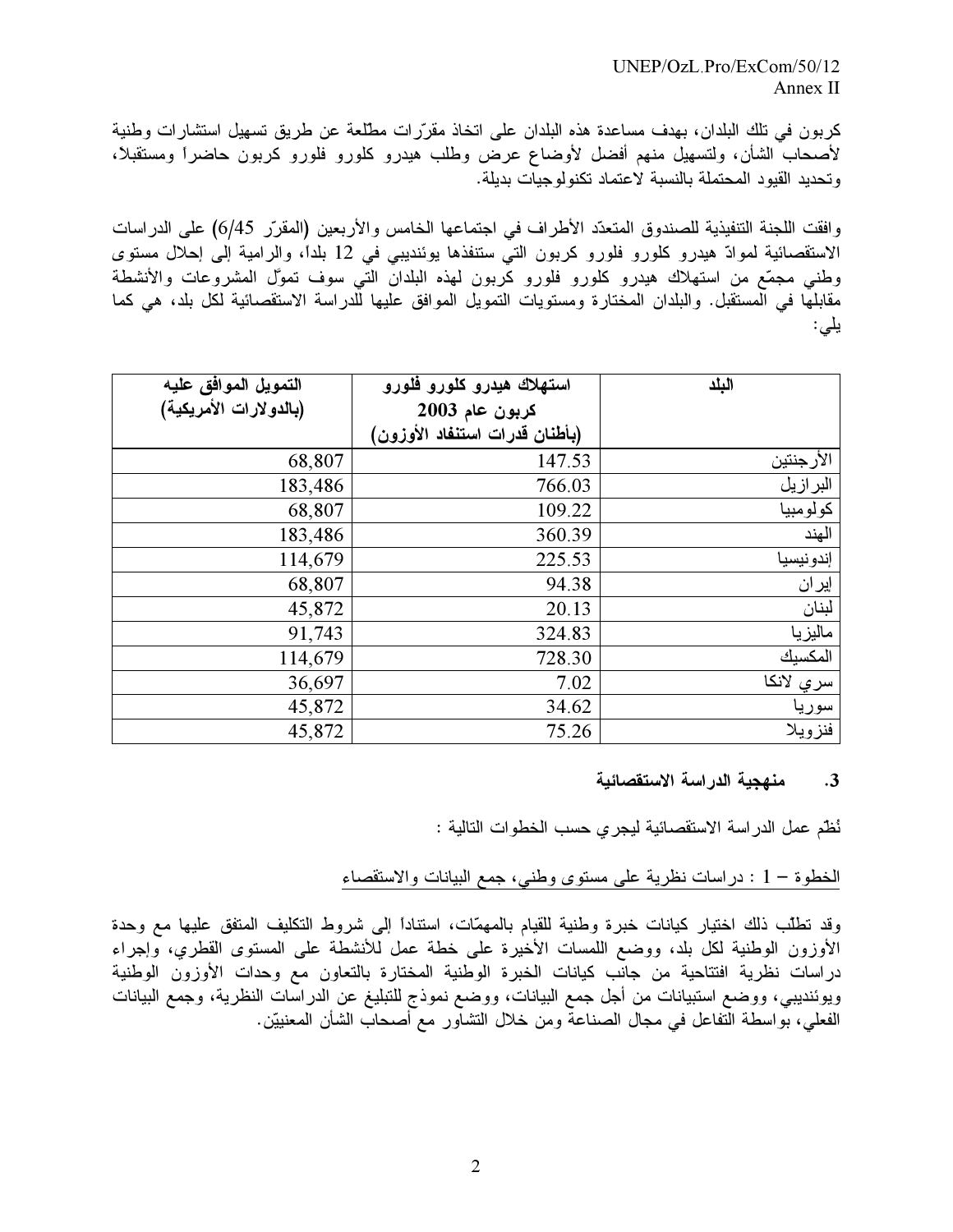### الخطوة –2 : تجميع بيانات الدر اسة الاستقصائية وتحليلها

لضمان مصداقية العمليّة ولتناول القضايا عبر المناطق والقضايا الشاملة، سوف يتمّ إجراء التجميع والتحليل لبيانات الدراسة الاستقصائية بمساعدة خبراء دوليّين. وقد تمّ اختيار خبيرين دوليَّين لمهذه المهمّة ، أحدهما لبلدان منطقة أمريكا اللاتينية والكاريبية، والآخر لبلدان منطقة آسيا.

الْخطوة −3 : عرض بيانات الاستقصاء ووضعها في صورتها النهائية من خلال التقارير القطرية

إن وضع النقارير القطرية في صورتها النهائية حول الدراسة الاستقصائية، يُقترح إجراؤه بواسطة المشاورات مع أصـحاب الشأن، وبمساعدة نقنية يقدّمها الخبيران الدوليّان. وقد تمّ وضـع نموذج لعرض التقارير القطرية، يتناسب مع الأوضاع الخاصَّة للبلدان المعنية. وسيتمَّ وضع التقارير القطرية في صورتها النهائية بعد مراجعة من جانب وحدة الأوزون الوطنية ويوئنديبي.

#### خطة العمل  $\cdot$ 4

لقد تمّ وضع خطة العمل النالية في صورتها النهائية بالتشاور مع وحدات الأوزون الوطنية للبلدان المشاركة :

|                                        | دراسات نظرية وجمع البيانات والاستقصاء،          |
|----------------------------------------|-------------------------------------------------|
| مع حلول نهاية أكتوبر/تشرين الأول 2006  | علمی مستوی وطنبی:                               |
| مع حلول نهاية نوفمبر/تشرين الثاني 2006 | تجميع وتحليل بيانات الاستقصاء:                  |
| مع حلول نهاية ديسمبر/كانون الأول 2006  | عرض التقارير القطرية ووضعها في صورتها النهائية: |
|                                        | مراجعة نهائية وتقديم للصندوق المتعدّد الأطراف   |

### الوضع القائم ابتداء من سبتمبر/ أيلول 2006  $.5$

لقد تمّ اختيار كيانات الخبرة الوطنية لكافة البلدان باستثناء إيران وسرى لانكا.

لقد أكملت الدراسات النظرية للبيانات المتوافرة، وتمّ الحصول على التقارير البدئية عن كل بلد بالنسبة لتسعة بلدان من أصل 12 بلداً . ومازال يُنتظر الحصول على هذه التقارير البدئية من إيران ولبنان وسري لانكا، وهي معلّقة بسبب الاختيار المتأخر لكيانات الخبر ة الوطنية ، بسبب الأوضاع الخاصّة الرّاهنة في تلك البلدان.

لقد تم إكمال مشاريع التقارير الاستقصائية، وقُدِّمت من جانب ستة من البلدان الــــ 12، وكلها من أمريكا اللاتينية والمنطقة الكاريبية. وفي البلدان الباقية يجري حالياً جمع بيانات الاستقصاء، ويُنتظر إكماله مع نهاية أكتوبر/ تشرين الأول 2006.

بالنسبة للبلدان الستة التي قدّمت تقارير استقصاء على المستوى القطري، يجري حالياً تحليل وتجميع بيانات الاستقصاء. وتحليل وتجميع تقارير الاستقصاء والبيانات على المستوى القطري مستهدف للإكمال مع نهاية نوفمبر/ تشرين الثاني 2006. ويُستهدف وضع تقارير الاستقصاء القطرية في صورتها النهائية قبل نهاية ديسمبر/ كانون الأول، بعد المشاورات مع أصحاب الشأن بما في ذلك حلقات العمل والاجتماعات حسب ما نراه مناسباً